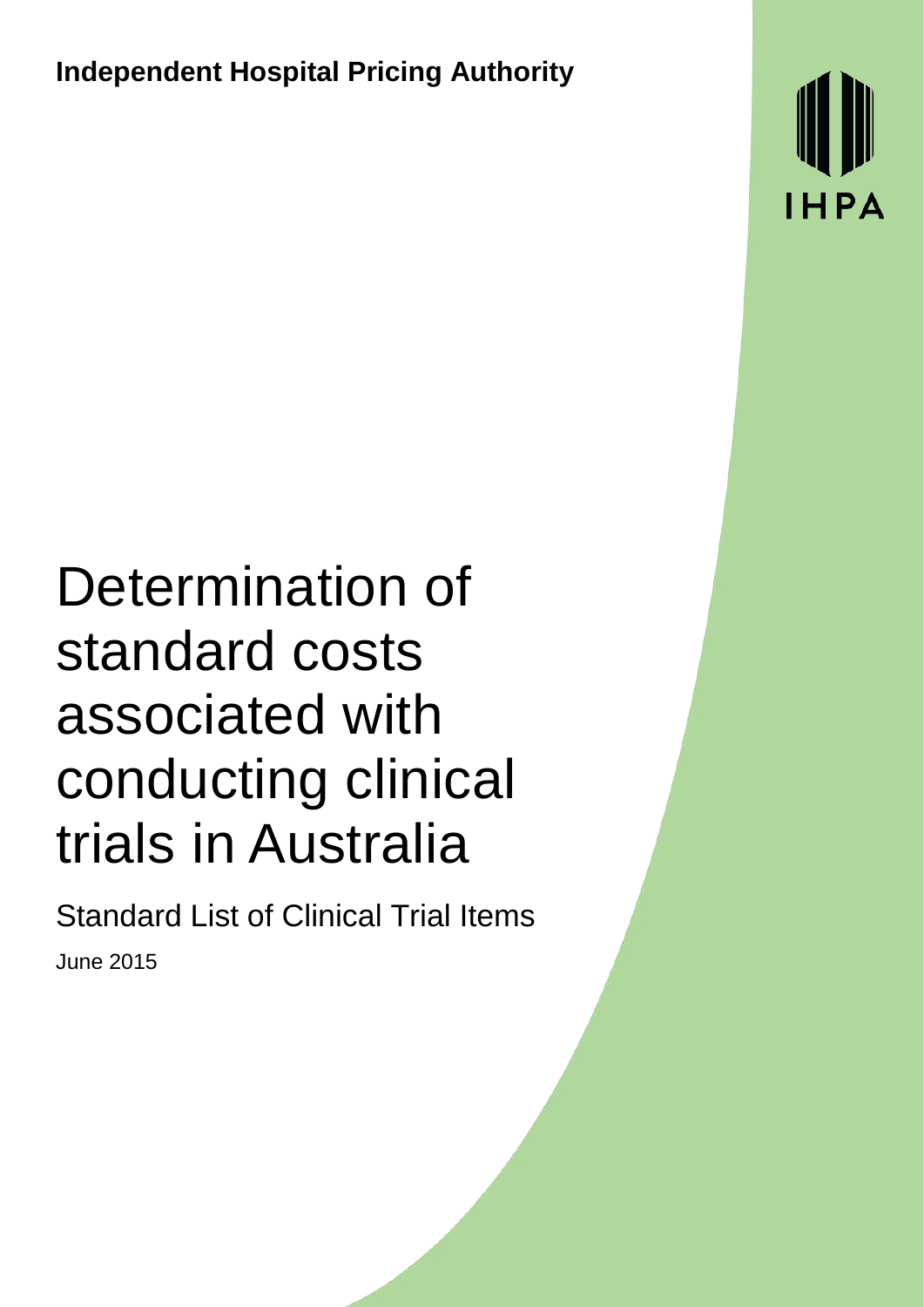#### **Determination of standard costs associated with conducting clinical trials in Australia – Standard List of Clinical Trial Items**

Copyright Statements:

*Internet sites*

© Commonwealth of Australia 2015

This work is copyright. You may download, display, print and reproduce the whole or part of this work in unaltered form for your own personal use or, if you are part of an organisation, for internal use within your organisation, but only if you or your organisation do not use the reproduction for any commercial purpose and retain this copyright notice and all disclaimer notices as part of that reproduction. Apart from rights to use as permitted by the Copyright Act 1968 or allowed by this copyright notice, all other rights are reserved and you are not allowed to reproduce the whole or any part of this work in any way (electronic or otherwise) without first being given the specific written permission from Independent Hospital Pricing Authority to do so.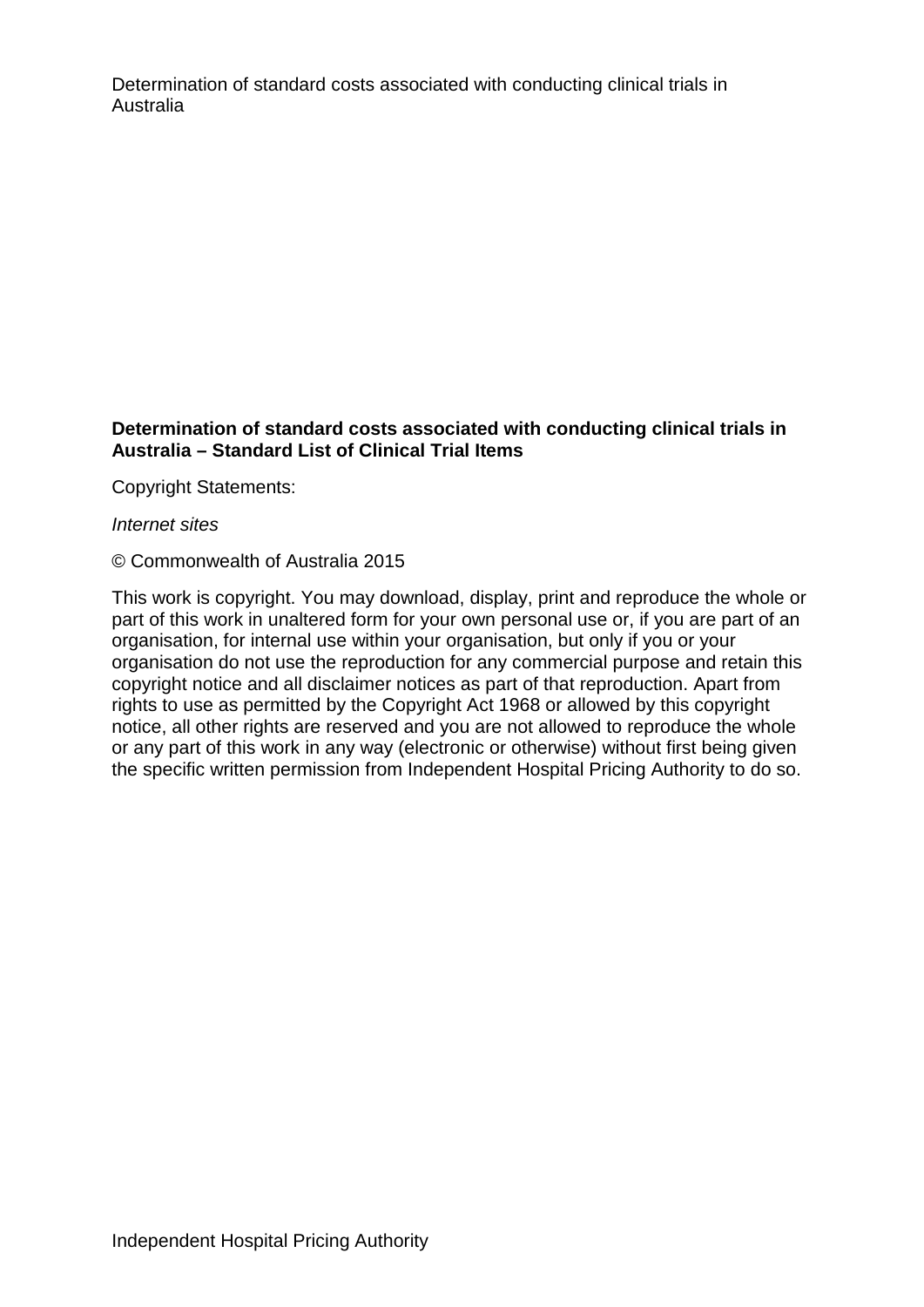This determination is made by the Independent Hospital Pricing Authority under subsection 131(1) of the National Health Reform Act 2011 (Cth).

Dated

30 June.

2015



 $A_{\text{max}}$   $S_{\text{max}}$ 

Mr Shane Solomon Chair

James Downie **Acting Chief Executive Officer** 

**SEAL OF INDEPENDENT HOSPITAL PRICING AUTHORITY**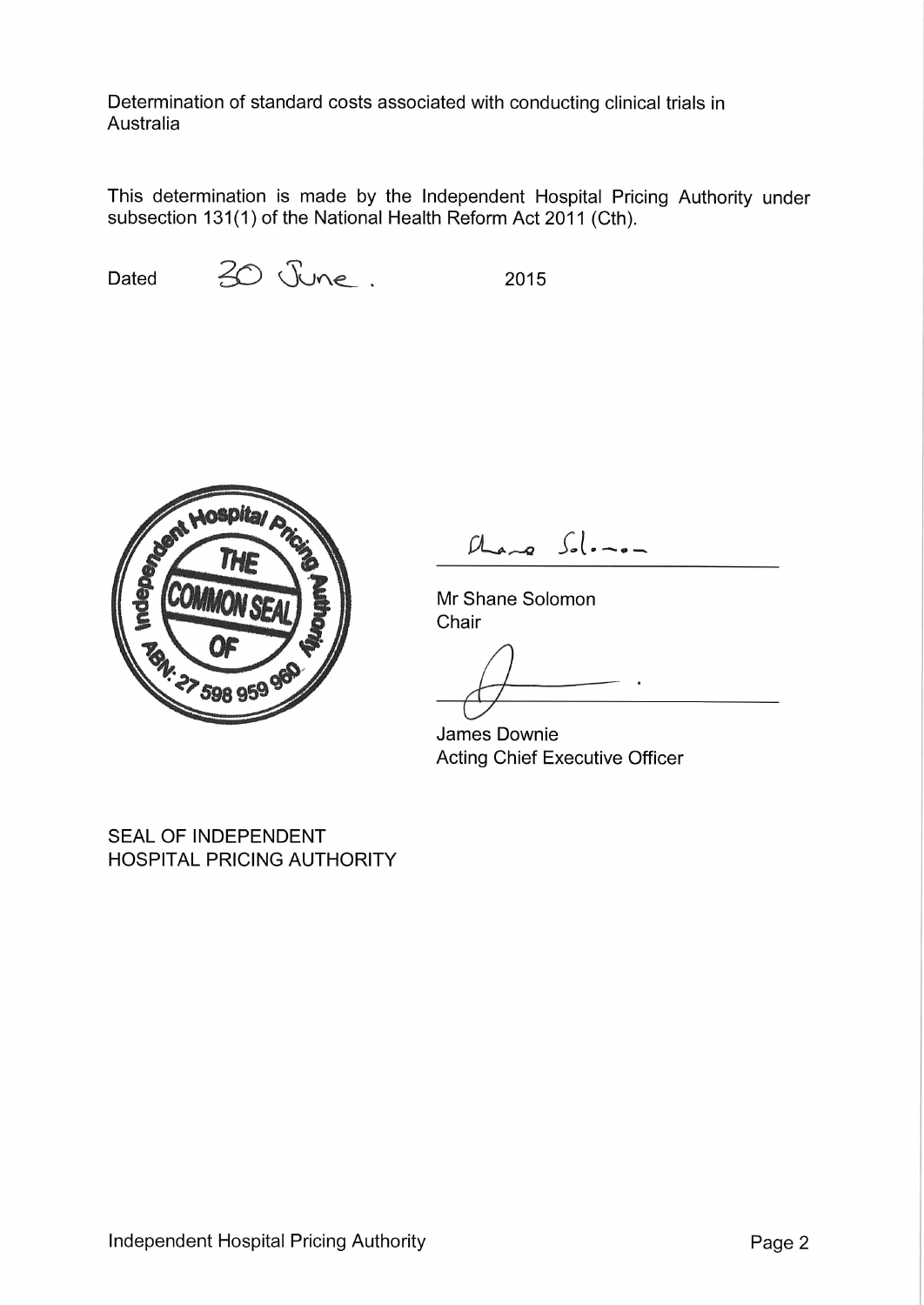# **Table of Contents**

| Chapter 3 Table of standard costs for the revised list of items associated |  |
|----------------------------------------------------------------------------|--|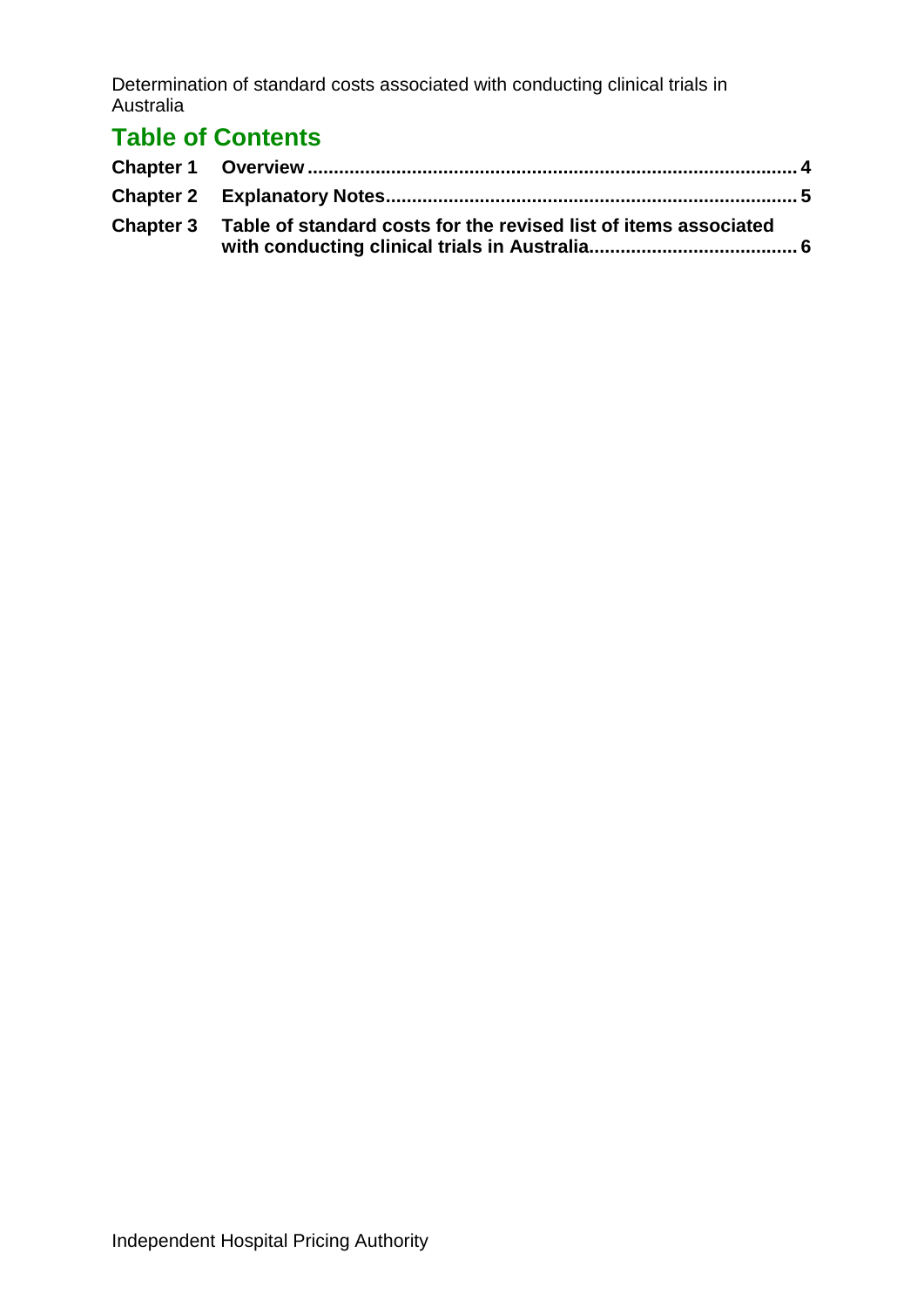## <span id="page-4-0"></span>**Chapter 1 Overview**

On 19 December 2014, the Pricing Authority received a Direction under the *National Health Reform Act* subsection 131(3) from the Commonwealth Minister of Health to determine the costs for the refined list of items and any other items (above those costs required for standard care), as determined necessary by the Pricing Authority, associated with conducting clinical trials in Australia (Direction No. 1 of 2014). The refined list of standard items was determined by the National Health and Medical Research Council (NHMRC).

In determining the costs for the list of standard items, the Pricing Authority has complied with direction in so far as:

- (i) In performing the activity described in the Direction, the Pricing Authority must have regard to the matters set out in subsection 131(3) of the Act.
- (ii) In addition, the Pricing Authority may, so far as the Act permits, have regard to the following matters:
	- (a) The actual activity of each item;
	- (b) Principles of cost-recovery; and
	- (c) Submissions from relevant parties, including trial sponsors and private hospitals.

In determining the standard costs of these items the Pricing Authority has been assisted by a steering committee including representatives from clinical trial sponsors, hospitals and all Australian governments (with exception of the Northern Territory). A public submission process was also undertaken.

The costs in this Determination relate to the 2014-15 Financial Year. The standard cost for each item includes the allocation of all overheads.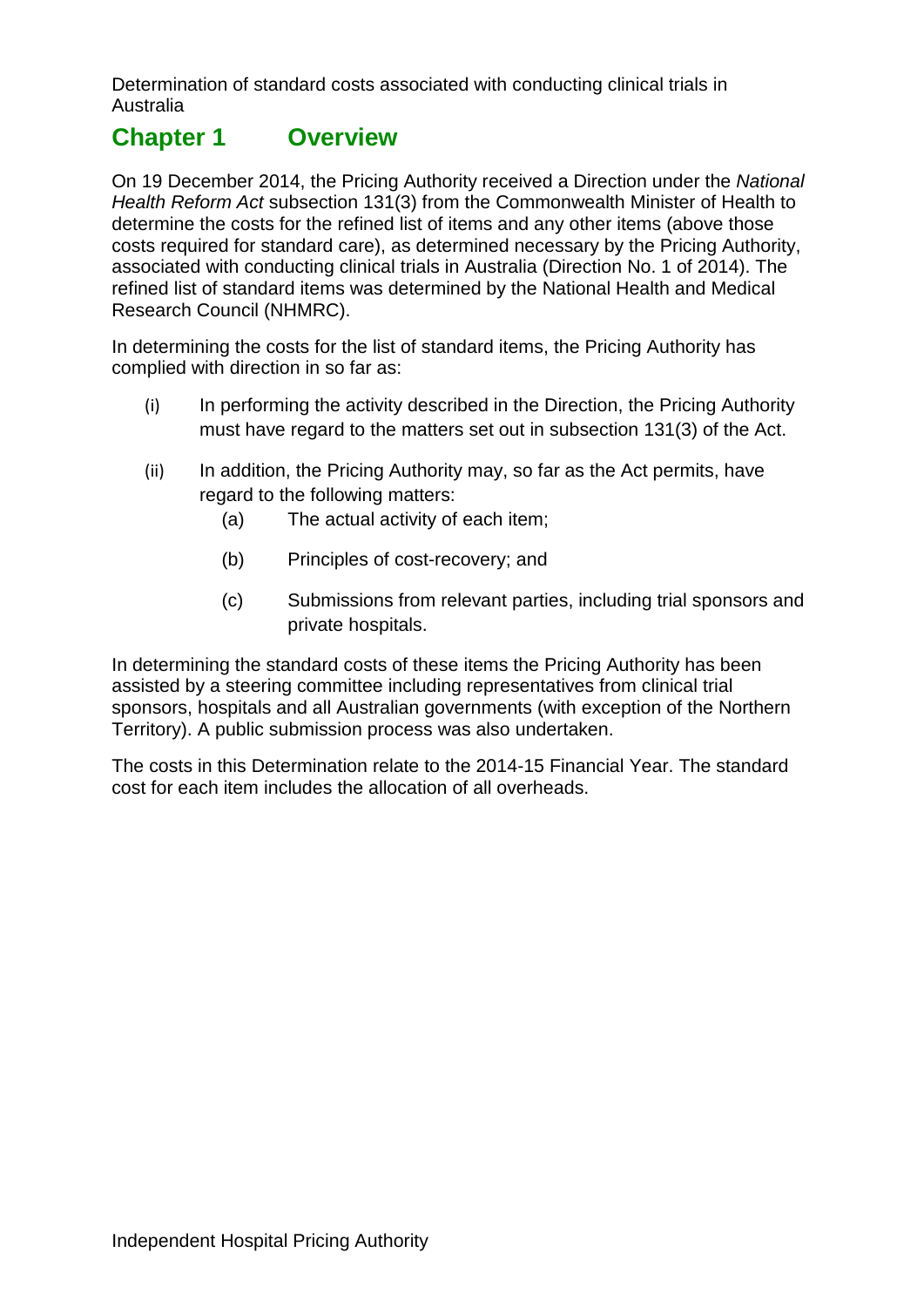# <span id="page-5-0"></span>**Chapter 2 Explanatory Notes**

The costs in Chapter 3 of this Determination were developed through a consultation process involving a wide range of stakeholders. An advisory committee consisting of representatives of trial sponsors, trial collaborative and most jurisdictions provided expert technical input to IHPA throughout this process. A detailed report outlining the process is available on [IHPA's website.](http://www.ihpa.com.au/)

In making this Determination, IHPA has utilised the best cost data available at the time, however the data has limitations and in specific trial circumstances the actual cost may be different from the standard cost. As such the standard cost should be regarded as a starting point for discussing the unique features of each proposed trial and the associated costs.

Furthermore, the relevance of each item, and the volumes of each item to be included in each trial budget should also be carefully considered as part of the process of negotiating the trial budget.

The Determination is intended to be applied only to those clinical services that are over and above the normal standard care delivered to patients.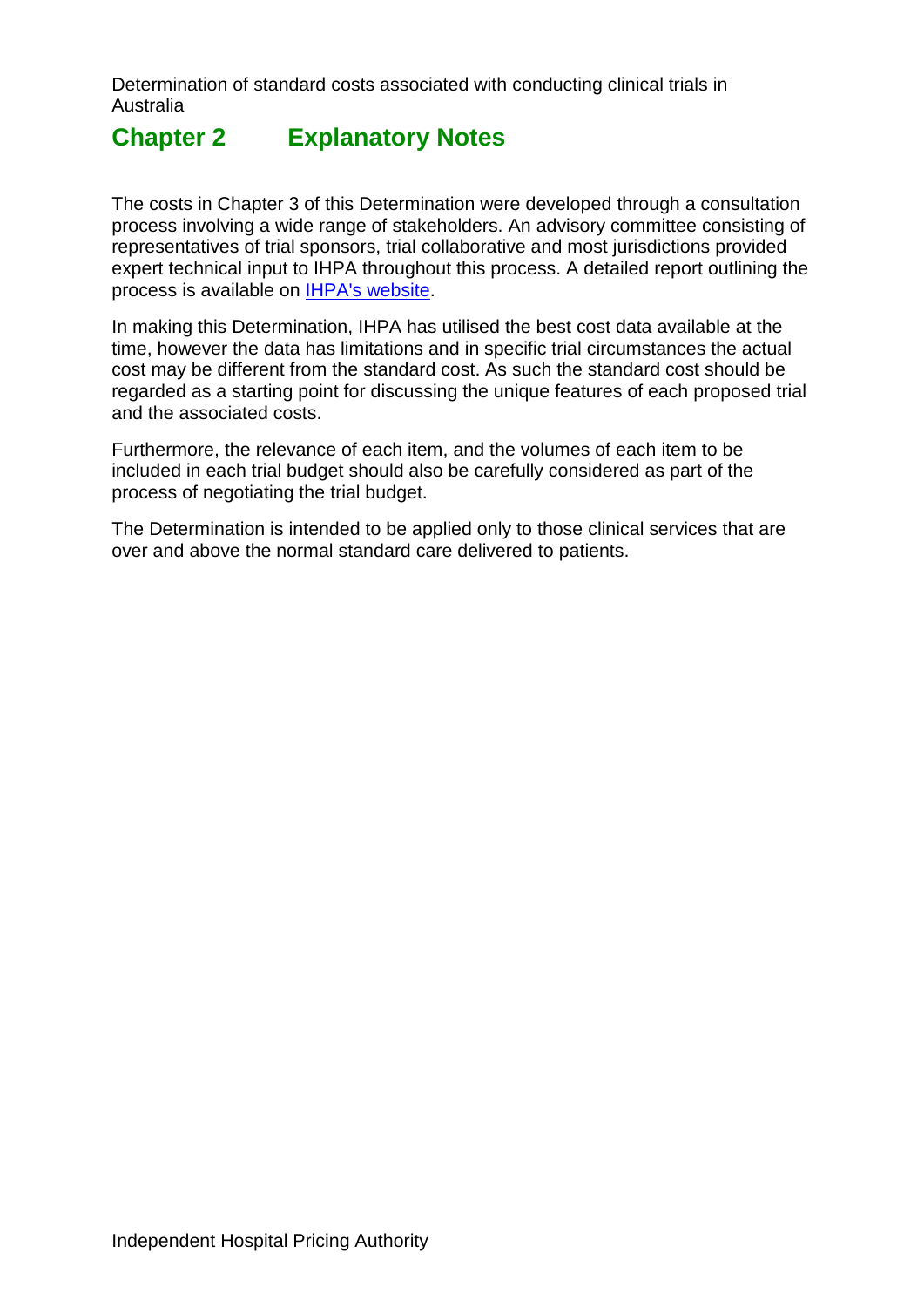## **Chapter 3 Table of standard costs for the revised list of items associated with conducting clinical trials in Australia**

#### **Sub-List 1 – Site Authorisation**

<span id="page-6-0"></span>

| Major<br>category                    | <b>Item</b> | <b>Reference</b><br>number | <b>Standard cost</b>                           | Comments to guide use of the standard cost                                                                                                                                                                                                                                                                                                                                                      |
|--------------------------------------|-------------|----------------------------|------------------------------------------------|-------------------------------------------------------------------------------------------------------------------------------------------------------------------------------------------------------------------------------------------------------------------------------------------------------------------------------------------------------------------------------------------------|
| Feasibility<br>Assessment assessment | Preliminary | 1.1.1                      | \$60.38 per <i>potential</i> clinical<br>trial | • Based on the assumption that the PI and CTM/C are the only<br>two involved in a preliminary assessment and that the hourly<br>rate (fully absorbed) of the PI is \$226.11/hour (as defined in<br>item 2.6.1) and \$90.78/hour for CTM/C (as defined in item<br>$2.6.3$ ).                                                                                                                     |
|                                      |             |                            |                                                | • Standard cost is calculated using the $25th$ percentile of the<br>gathered data.                                                                                                                                                                                                                                                                                                              |
|                                      |             |                            |                                                | • Potential outliers (i.e. data is suggestive although a large<br>enough sample not available/gathered due to scope of project)<br>were the paediatric clinical trials and Phase 1 clinical trials<br>where the protocol is typically more detailed and requires more<br>consideration (i.e. extra time) and hence the 25 <sup>th</sup> percentile<br>may be too low for these types of trials. |
|                                      |             |                            |                                                | • Although the costs are incurred by the clinical trial site the<br>costs were not included in any clinical trial budget, as the<br>activities occur before site selection, and are considered by<br>Sponsors to be part of the tendering process for site selection.                                                                                                                           |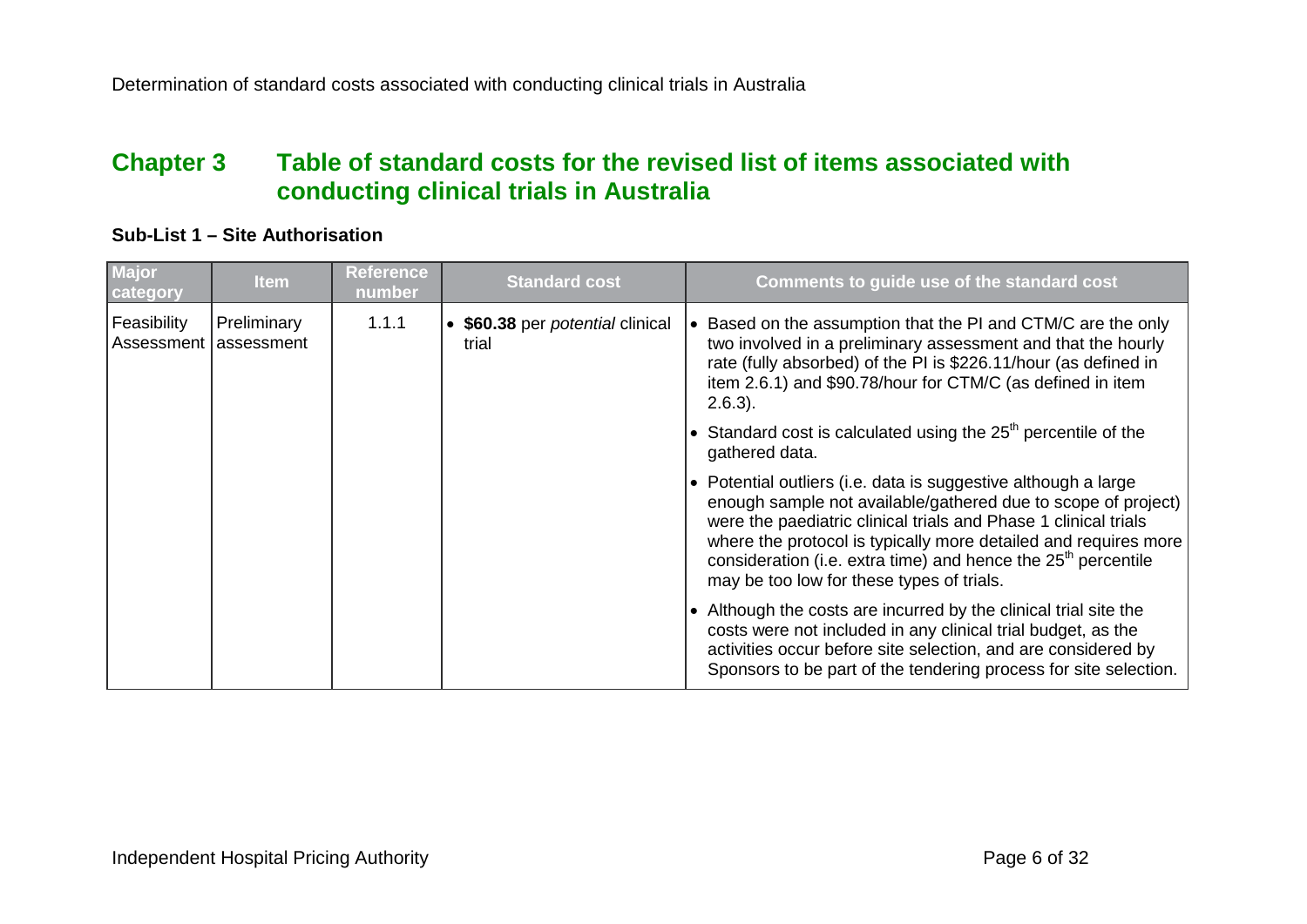| <b>Major</b><br>category | <b>Item</b>                                                                     | <b>Reference</b><br>number | <b>Standard cost</b>                                                                                             | Comments to guide use of the standard cost                                                                                                                                                                                                                                                                                                                                                                                                                                                                                                   |
|--------------------------|---------------------------------------------------------------------------------|----------------------------|------------------------------------------------------------------------------------------------------------------|----------------------------------------------------------------------------------------------------------------------------------------------------------------------------------------------------------------------------------------------------------------------------------------------------------------------------------------------------------------------------------------------------------------------------------------------------------------------------------------------------------------------------------------------|
|                          | Protocol<br>review                                                              | 1.1.2                      | • \$407.67 per potential clinical<br>trial                                                                       | • Based on the assumption that the PI and CTM/C are the only<br>two involved in protocol review and that the hourly rate (fully<br>absorbed) of the PI is \$226.11/hour (as defined in item 2.6.1)<br>and \$90.78/hour for CTM/C (as defined in item 2.6.3).                                                                                                                                                                                                                                                                                 |
|                          |                                                                                 |                            |                                                                                                                  | • Standard cost is calculated using the median of the gathered<br>data.                                                                                                                                                                                                                                                                                                                                                                                                                                                                      |
|                          |                                                                                 |                            |                                                                                                                  | • Although the costs are incurred by the clinical trial site the<br>costs were not included in any clinical trial budget, as the<br>activities occur before site selection, and are considered by<br>Sponsors to be part of the tendering process for site selection.                                                                                                                                                                                                                                                                        |
|                          | Feasibility<br>determination<br>- completion<br>of feasibility<br>questionnaire | 1.1.3(a)                   | • \$294.62 for completion of<br>feasibility questionnaire<br>required for a potential<br>clinical trial          | • Based on the assumption that the PI and CTM/C are the only<br>two involved in protocol review and that the hourly rate (fully<br>absorbed) of the PI is \$226.11/hour (as defined in item 2.6.1)<br>and \$90.78/hour for CTM/C (as defined in item 2.6.3).<br>• Standard cost is calculated using the median of the gathered                                                                                                                                                                                                               |
|                          |                                                                                 |                            |                                                                                                                  | data.                                                                                                                                                                                                                                                                                                                                                                                                                                                                                                                                        |
|                          | Feasibility<br>determination<br>- study site<br>visit                           | 1.1.3(b)                   | \$675.95 for study site<br>selection visit required by<br>Sponsor organisation for a<br>potential clinical trial | • Based on the assumption that the PI, CTM/C and at least one<br>supporting department (usually the pharmacy) are involved<br>and that the hourly rate (fully absorbed) of the PI is<br>\$226.11/hour (as defined in item 2.6.1), \$90.78/hour for<br>CTM/C (as defined in item 2.6.3) and \$86.72/hour (blended<br>hourly rate, based on the assumption that the involved<br>personnel from supporting departments is either a hospital<br>scientist (i.e. Grade 3/4 hospital scientist) and/or pharmacist<br>(i.e. Grade 3/5 pharmacist)). |
|                          |                                                                                 |                            |                                                                                                                  | • Standard cost is calculated using the median of the gathered<br>data.                                                                                                                                                                                                                                                                                                                                                                                                                                                                      |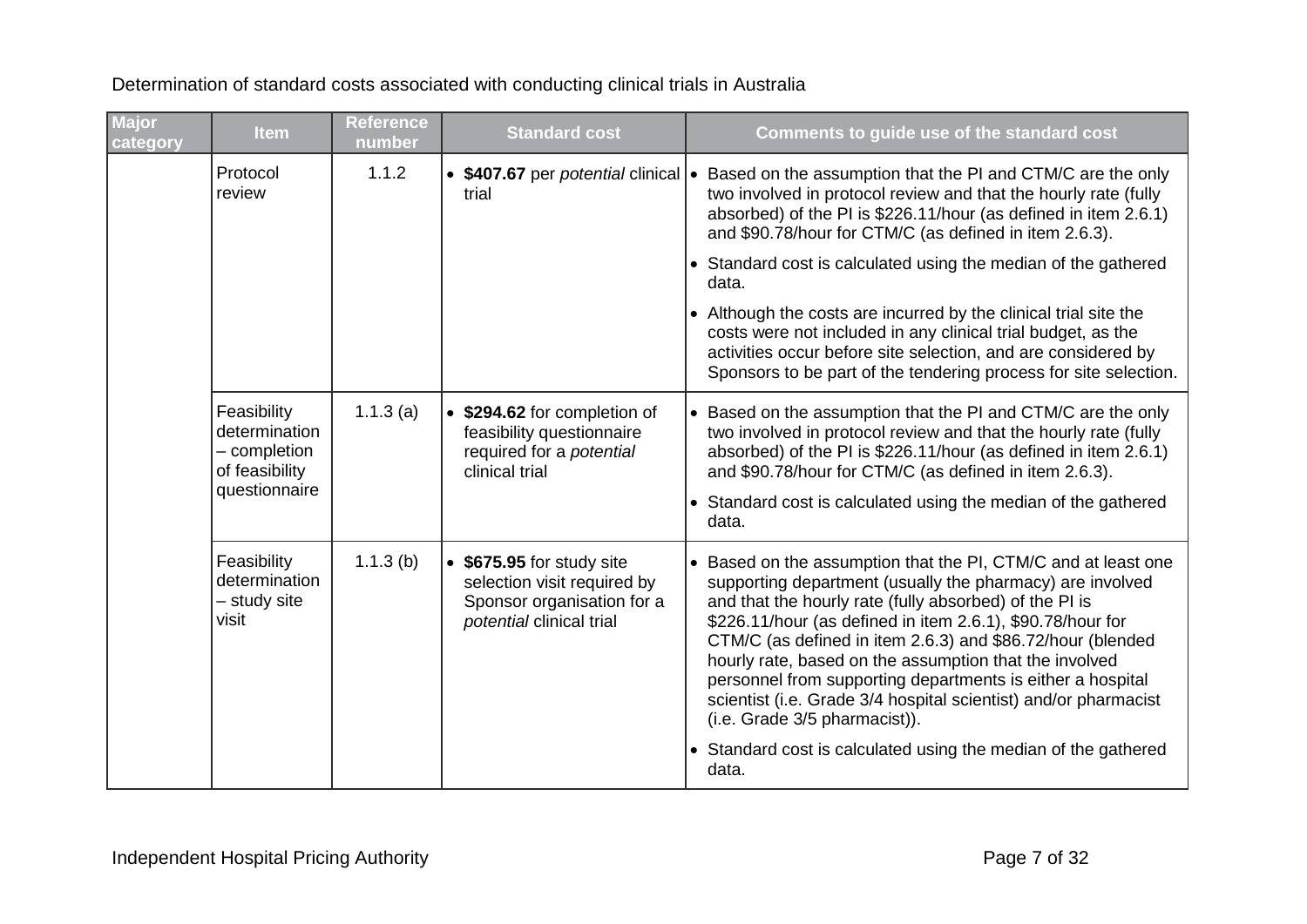| <b>Major</b><br>category | <b>Item</b>                                                                       | <b>Reference</b><br>number | <b>Standard cost</b>                                                                                         | Comments to guide use of the standard cost                                                                                                                                                                                                                                                                                                                                                                                                                                                                                                                                                                                                                                                                |
|--------------------------|-----------------------------------------------------------------------------------|----------------------------|--------------------------------------------------------------------------------------------------------------|-----------------------------------------------------------------------------------------------------------------------------------------------------------------------------------------------------------------------------------------------------------------------------------------------------------------------------------------------------------------------------------------------------------------------------------------------------------------------------------------------------------------------------------------------------------------------------------------------------------------------------------------------------------------------------------------------------------|
|                          | Feasibility<br>determination<br>- budget<br>negotiation<br>and contract<br>review | 1.1.3(c)                   | $\bullet$ \$755.51 for budget<br>negotiation and contract<br>review for a <i>potential</i> clinical<br>trial | • Based on the assumption that the PI, CTM/C, at least one<br>supporting department (usually the pharmacy) and personnel<br>from the RGO are involved and that the hourly rate (fully<br>absorbed) of the PI is \$226.11/hour (as defined in item 2.6.1),<br>\$90.78/hour for CTM/C (as defined in item 2.6.3), \$86.72/hour<br>(blended hourly rate, based on the assumption that the<br>involved personnel from supporting departments is either a<br>hospital scientist (i.e. Grade 3/4 hospital scientist) and/or<br>pharmacist (i.e. Grade 3/5 pharmacist)) and \$70.59/hour for<br>RGO staff based on the average salary for a research and<br>governance officer is \$82,587 plus superannuation). |
|                          |                                                                                   |                            |                                                                                                              | • Standard cost is calculated using the median of the gathered<br>data.                                                                                                                                                                                                                                                                                                                                                                                                                                                                                                                                                                                                                                   |
|                          |                                                                                   |                            |                                                                                                              | • Assumes that the provided Sponsors' contract is either the<br>standard Medicine Australia (MA), or MTAA or other pre-<br>approved agreement and includes the use of previously<br>agreed or standard schedules (e.g. 4 and 7). If not, legal costs<br>are incurred by the site (i.e. services either provided by internal)<br>or outsourced lawyer). This legal cost is not included in the<br>standard cost.                                                                                                                                                                                                                                                                                           |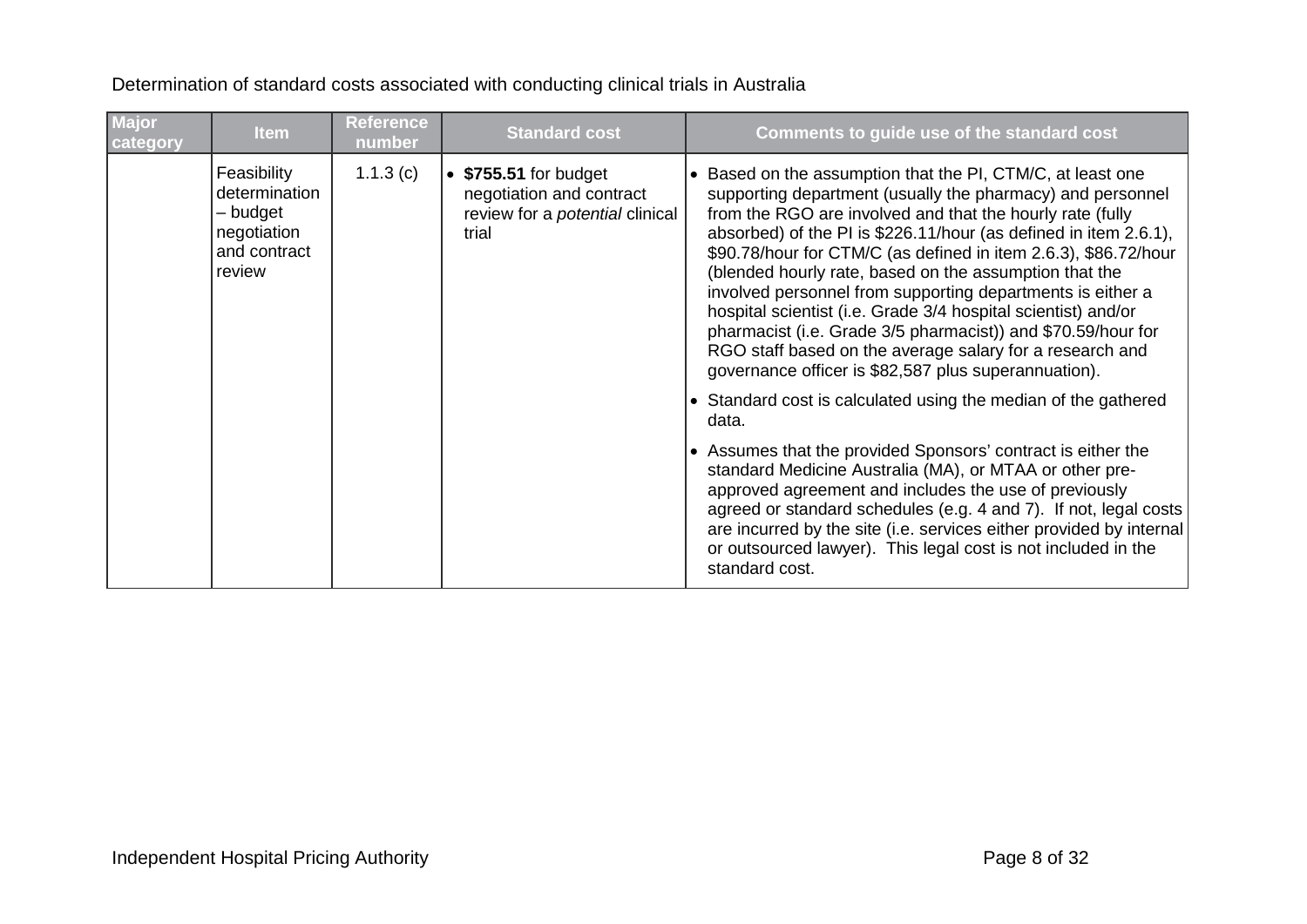| Major<br>category         | <b>Item</b>                               | <b>Reference</b><br>number | <b>Standard cost</b>                                           | Comments to guide use of the standard cost                                                                                                                                                                                                                                                                                                                                                                                                                                                                                                                                                                 |
|---------------------------|-------------------------------------------|----------------------------|----------------------------------------------------------------|------------------------------------------------------------------------------------------------------------------------------------------------------------------------------------------------------------------------------------------------------------------------------------------------------------------------------------------------------------------------------------------------------------------------------------------------------------------------------------------------------------------------------------------------------------------------------------------------------------|
| <b>Ethics</b><br>Approval | Preparation of<br>the HREC<br>application | 1.2.1                      | • \$2,607.83 per clinical trial<br>(i.e. per HREC application) | • Based on the assumption that the PI and CTM/C are the only<br>two involved in a preliminary assessment and that the hourly<br>rate (fully absorbed) of the PI is \$226.11/hour (as defined in<br>item 2.6.1) and \$90.78/hour for CTM/C (as defined in item<br>$2.6.3$ ).                                                                                                                                                                                                                                                                                                                                |
|                           |                                           |                            |                                                                | • Standard cost is calculated using the median of the gathered<br>data.                                                                                                                                                                                                                                                                                                                                                                                                                                                                                                                                    |
|                           |                                           |                            |                                                                | • As the data represents a mix of industry sponsored trials<br>(where drafts of required documents are provided) as well as<br>collaborative and investigator initiated trials (where de novo<br>applications are prepared) this accounts for the large variation<br>from <i>min</i> to $75th$ percentile.                                                                                                                                                                                                                                                                                                 |
|                           |                                           |                            |                                                                | • The 'max' value was due to the data gathered from the one<br>paediatric site included in the study. Setting a differential<br>standard cost for paediatric clinical trials at the 75 <sup>th</sup> percentile<br>was considered. However as only one paediatric site was<br>included in the sample, it was considered that there was<br>insufficient evidence to set a differential standard cost for<br>paediatric clinical trials at this stage, even though the gathered<br>data suggests it would reflect a more realistic cost associated<br>with the input time for such types of clinical trials. |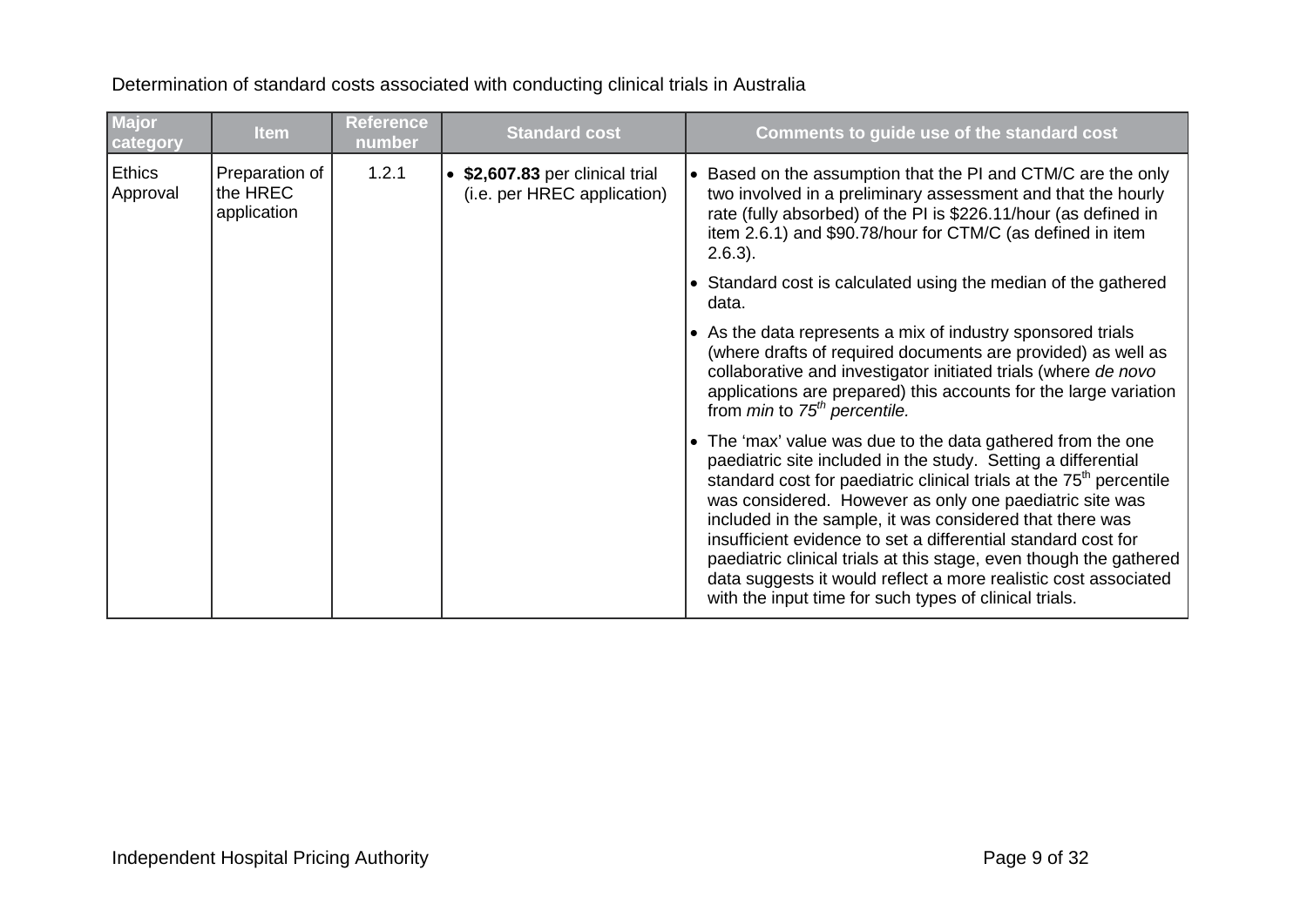**Major category Item Reference**  Reference<br>number **Standard cost Comments to guide use of the standard cost** Ethics review 1.2.2 • **\$2,099.42** per clinical trial application • Based on the assumption that there are eight members on the HREC and the included skill mix are: 1 x chairperson, 1 x legal background; 2 x medical backgrounds, 2 x scientific and/or allied health discipline backgrounds, 1 x ethics officer; 1 x lay members. • Based on the assumption that each HREC application is reviewed in detail by a primary and secondary reviewer. • Standard cost is calculated using the median for all gathered data except for the data related to the ethics officer which is based on the  $75<sup>th</sup>$  percentile. • It is recognised that although most members of HREC do not receive a sitting fee, a standard cost has been calculated on cost not fees incurred. Site-specific Preparation of assessment |the SSA application by the project team 1.3.1 • **\$398.69** per SSA application • Based on the assumption that the PI and CTM/C are the only two involved in drafting the SSA application and that the hourly rate (fully absorbed) of the PI is \$226.11/hour (as defined in item 2.6.1) and \$90.78/hour for CTM/C (as defined in item 2.6.3). In addition, the most common process identified at least three supporting department who will review and sign the SSA, hence up to three supporting department involvement has been factored into the calculation for the standard cost. • Standard cost is calculated using the  $25<sup>th</sup>$  percentile of the gathered data. • Although it is recognised that the RGO may be involved at this step, all activities (and hence time input) provided by RGO office are captured under item 1.3.2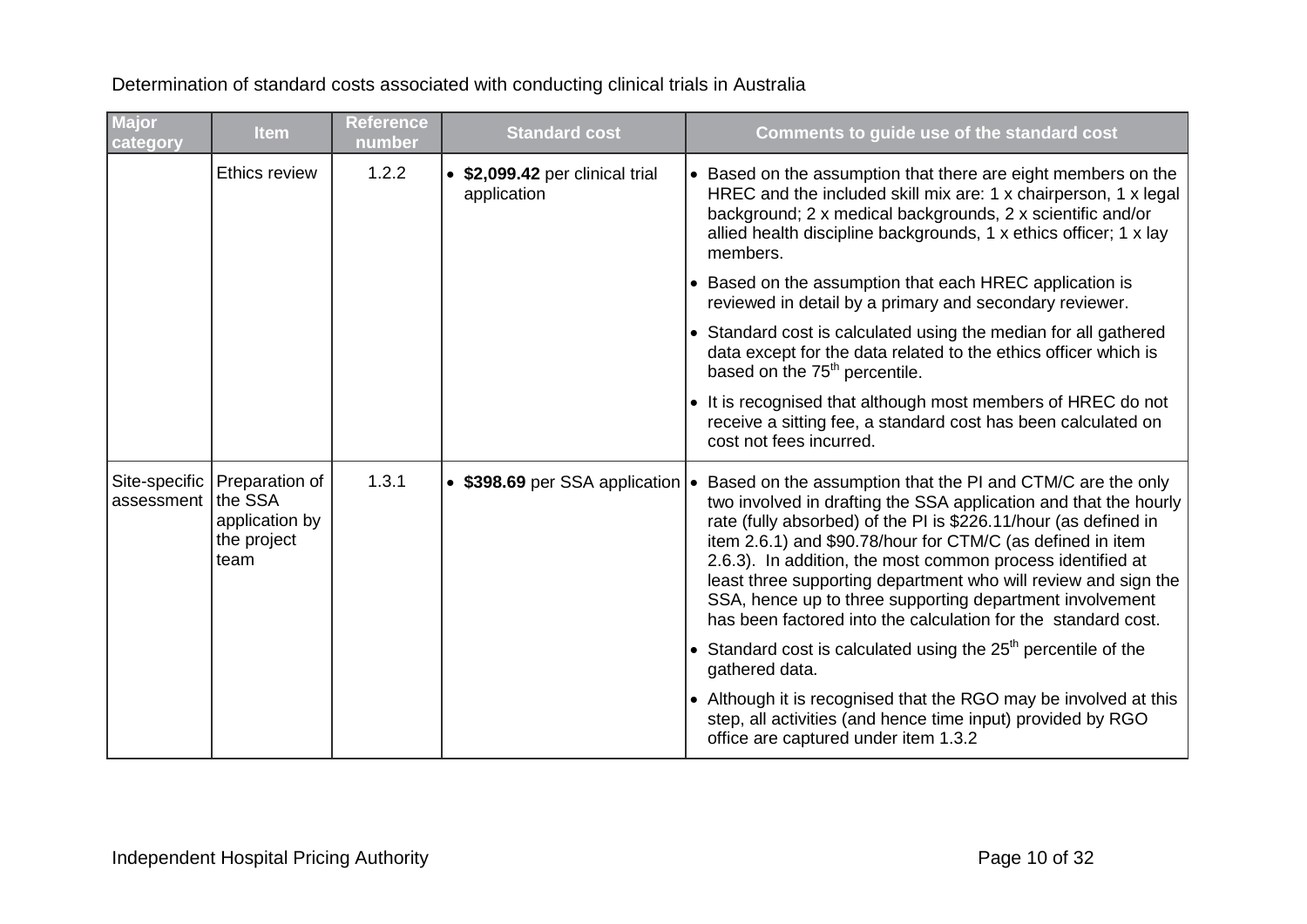| <b>Major</b><br>category | <b>Item</b>                             | <b>Reference</b><br>number | <b>Standard cost</b>                                | Comments to guide use of the standard cost                                                                                                                                                                                                                                                                                                                                                                                                      |
|--------------------------|-----------------------------------------|----------------------------|-----------------------------------------------------|-------------------------------------------------------------------------------------------------------------------------------------------------------------------------------------------------------------------------------------------------------------------------------------------------------------------------------------------------------------------------------------------------------------------------------------------------|
|                          | <b>Site</b><br>processing<br>and review | 1.3.2                      | • \$264.71 per SSA application $\cdot$<br>processed | Based on the assumption that the RGO office is the only<br>personnel/office involved and that the hourly rate (fully<br>absorbed) blended across various positions in the RGO is on<br>an average salary of \$82,587 plus superannuation (or<br>\$70.59/hour)                                                                                                                                                                                   |
|                          |                                         |                            |                                                     | • Standard cost is calculated using the median of the gathered<br>data.                                                                                                                                                                                                                                                                                                                                                                         |
|                          |                                         |                            |                                                     | • Across items 1.1.3 and 1.3.2 the estimated RGO time is 5.25<br>hours per application.                                                                                                                                                                                                                                                                                                                                                         |
|                          |                                         |                            |                                                     | • Assumes that the provided Sponsors' contract is either the<br>standard Medicine Australia (MA), or MTAA or other pre-<br>approved agreement and includes the use of previously<br>agreed or standard schedules (e.g. 4 and 7). If not, legal costs<br>are incurred by the site (i.e. services either provided by internal)<br>or outsourced lawyer). This legal cost is not included in the<br>standard cost for this item or item 1.1.3 (c). |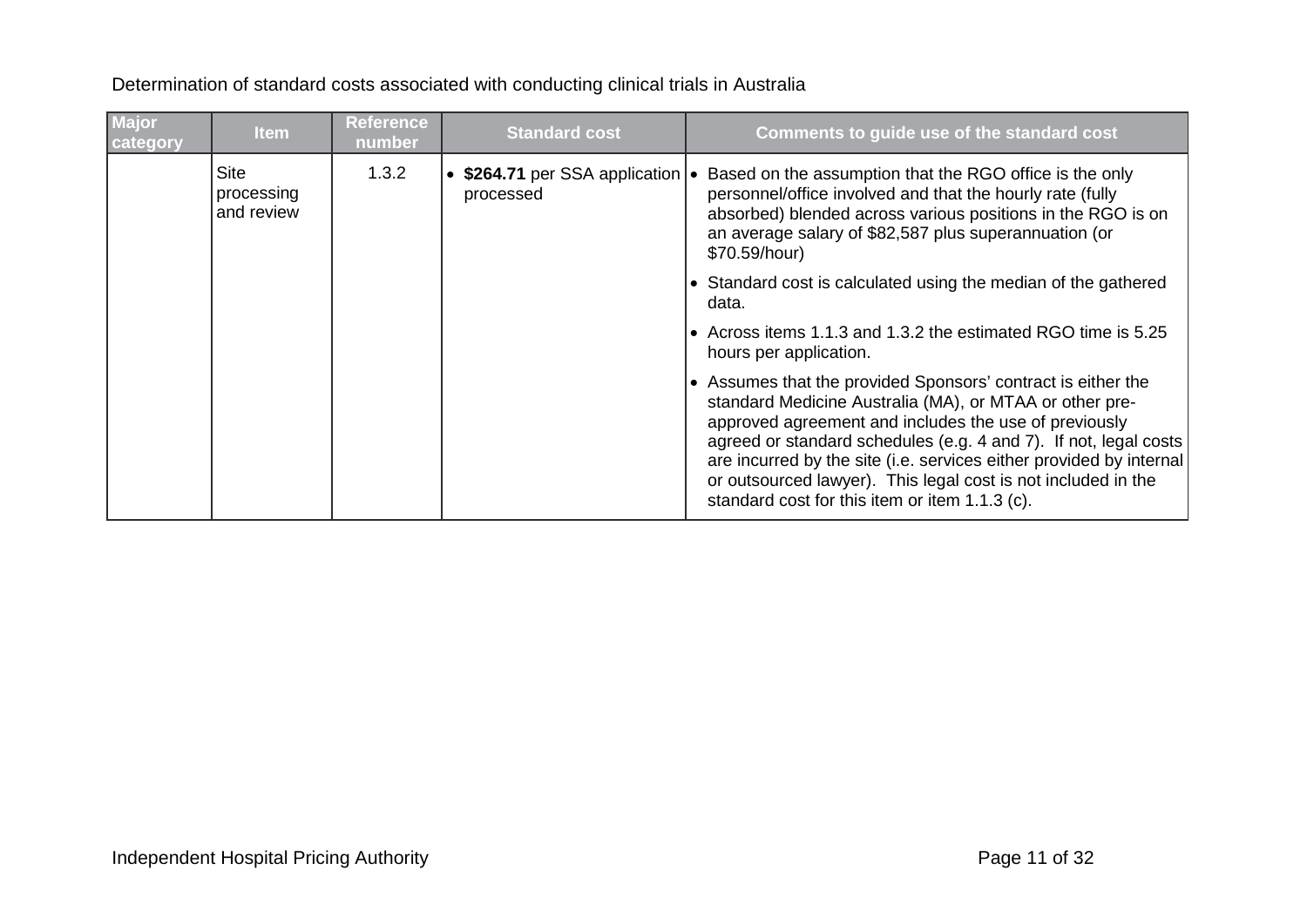| Major<br>category           | <b>Item</b>                         | <b>Reference</b><br>number | <b>Standard cost</b>                                                                        | Comments to guide use of the standard cost                                                                                                                                                                                                                                                                                                                                                                                                                                                                                                                                                              |
|-----------------------------|-------------------------------------|----------------------------|---------------------------------------------------------------------------------------------|---------------------------------------------------------------------------------------------------------------------------------------------------------------------------------------------------------------------------------------------------------------------------------------------------------------------------------------------------------------------------------------------------------------------------------------------------------------------------------------------------------------------------------------------------------------------------------------------------------|
| Trial initiation   Start-up | meetings                            | 2.1.1(a)                   | • \$1,879.69 per clinical trial<br>start up meeting (excluding<br>online training)          | • Based on the assumption that the mix of staff involved in the<br>start-up meeting (involves organisation of the meeting, a group<br>meeting and one-on-one meetings) includes one PI, two co-<br>PIs, two CTM/C and four staff from supporting departments<br>(e.g. pharmacy, pathology/imaging) attending the group<br>meeting. Although additional staff do often attend (e.g.<br>additional CTC, medical and/or nursing staff etc.) the standard<br>cost reflects the core people identified through the case study<br>visits.<br>• Standard cost is calculated using the $25th$ percentile of the |
|                             |                                     |                            |                                                                                             | gathered data.                                                                                                                                                                                                                                                                                                                                                                                                                                                                                                                                                                                          |
|                             |                                     |                            |                                                                                             | • Excludes any training that needs to be undertaken outside the<br>start-up meeting (e.g. online which is captured under item<br>$2.1.1$ (b), (c) and (d).                                                                                                                                                                                                                                                                                                                                                                                                                                              |
|                             | Online training<br>undertaken by PI | $2.1.1$ (b)                | • \$282.64 per PI to<br>undertake 1.25 hours of                                             | • Based on the assumption that the PI fully absorbed hourly rate<br>is \$226.11/hour (as defined in item 2.6.1).                                                                                                                                                                                                                                                                                                                                                                                                                                                                                        |
|                             |                                     |                            | online training per clinical<br>trial                                                       | • Standard cost is calculated using the $25th$ percentile of the<br>gathered data.                                                                                                                                                                                                                                                                                                                                                                                                                                                                                                                      |
|                             | Online training<br>undertaken by    | 2.1.1(c)                   | • \$295.04 per CTM/C to<br>undertake 3.25 hours of<br>online training per clinical<br>trial | • Based on the assumption that the CTM/C fully absorbed hourly<br>rate is \$90.78/hour (as defined in item 2.6.3).                                                                                                                                                                                                                                                                                                                                                                                                                                                                                      |
|                             | CTM/C                               |                            |                                                                                             | • Standard cost is calculated using the $25th$ percentile of the<br>gathered data.                                                                                                                                                                                                                                                                                                                                                                                                                                                                                                                      |

### **Sub-List 2 – Site Implementation**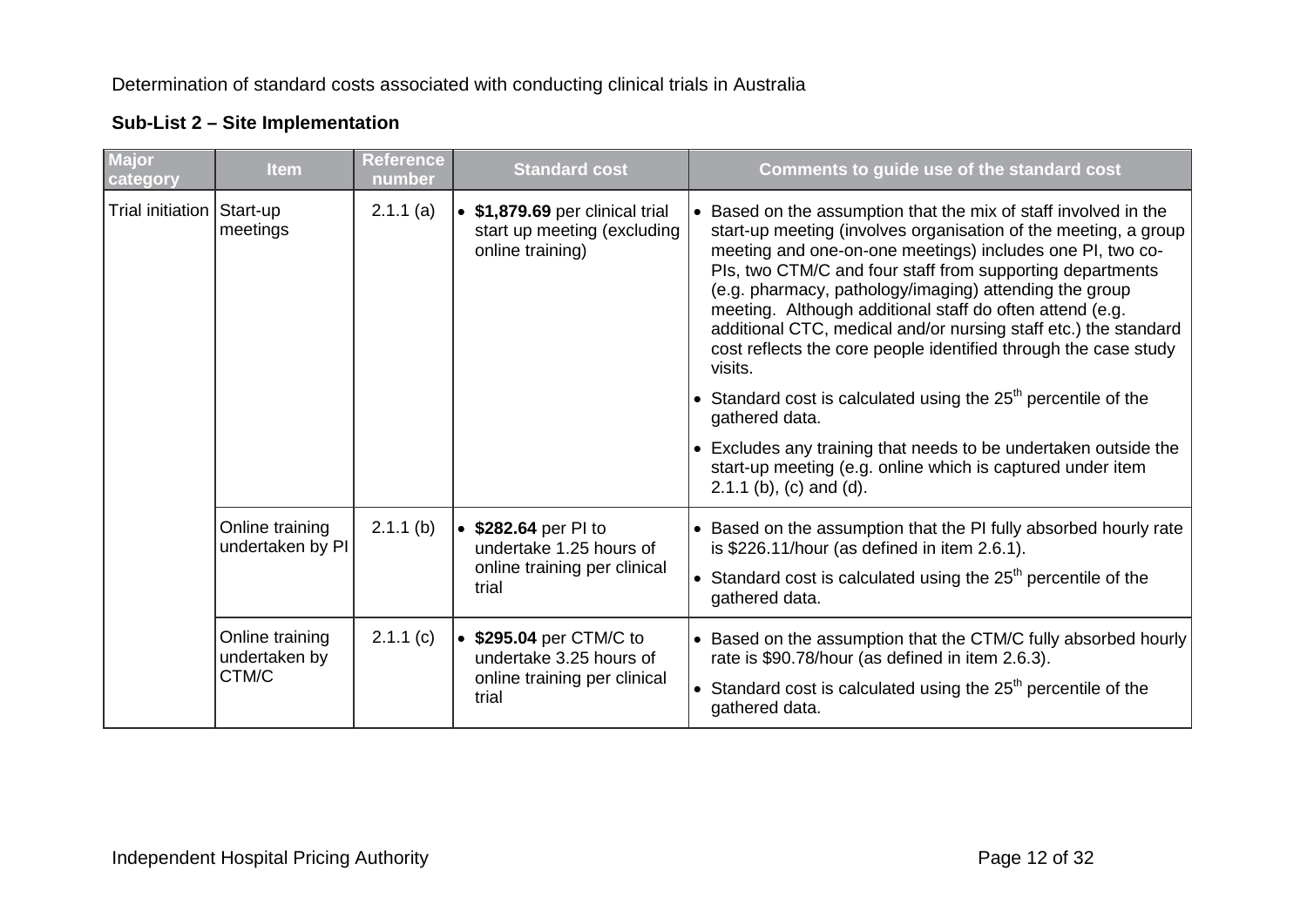**Major category Item Reference number Standard cost Comments to guide use of the standard cost** Online training undertaken by supporting department 2.1.1 (d) • **\$65.04** per supporting department personnel to undertake ¾ hours of online training per clinical trial • Based on the assumption that the supporting department personnel fully absorbed hourly rate is \$86.72/hour (blended hourly rate, based on the assumption that the involved personnel from supporting departments is either a hospital scientist (i.e. Grade 3/4 hospital scientist) and/or pharmacist (i.e. Grade 3/5 pharmacist)) • Standard cost is calculated using the  $25<sup>th</sup>$  percentile of the gathered data. • Only online training undertaken by pharmacy staff that is not drug specific (e.g. GCP etc.) is captured under this item. Drug specific training (e.g. drug preparation, logging etc.) required for any clinical trial undertaken by pharmacy staff is included under item 2.4.1. **Departmental** set up 2.1.2 (a) • **\$1,361.70** per host department per clinical trial • Based on the assumption that the CTM/C fully absorbed hourly rate is \$90.78/hour (as defined in item 2.6.3). • Standard cost is calculated using the  $40<sup>th</sup>$  percentile of the gathered data as the ERG expressed that the median appeared too high and the  $25<sup>th</sup>$  percentile too low. **Departmental** set up 2.1.2 (b) • **\$530.40** per pharmacy department per clinical trial • Based on the assumption that the pharmacist involved in departmental set up has a fully absorbed hourly rate of \$88.40/hour (i.e. Grade 3/5 pharmacist). • Standard cost is calculated using the  $40<sup>th</sup>$  percentile of the gathered data as the ERG expressed that the median appeared too high and the  $25<sup>th</sup>$  percentile too low.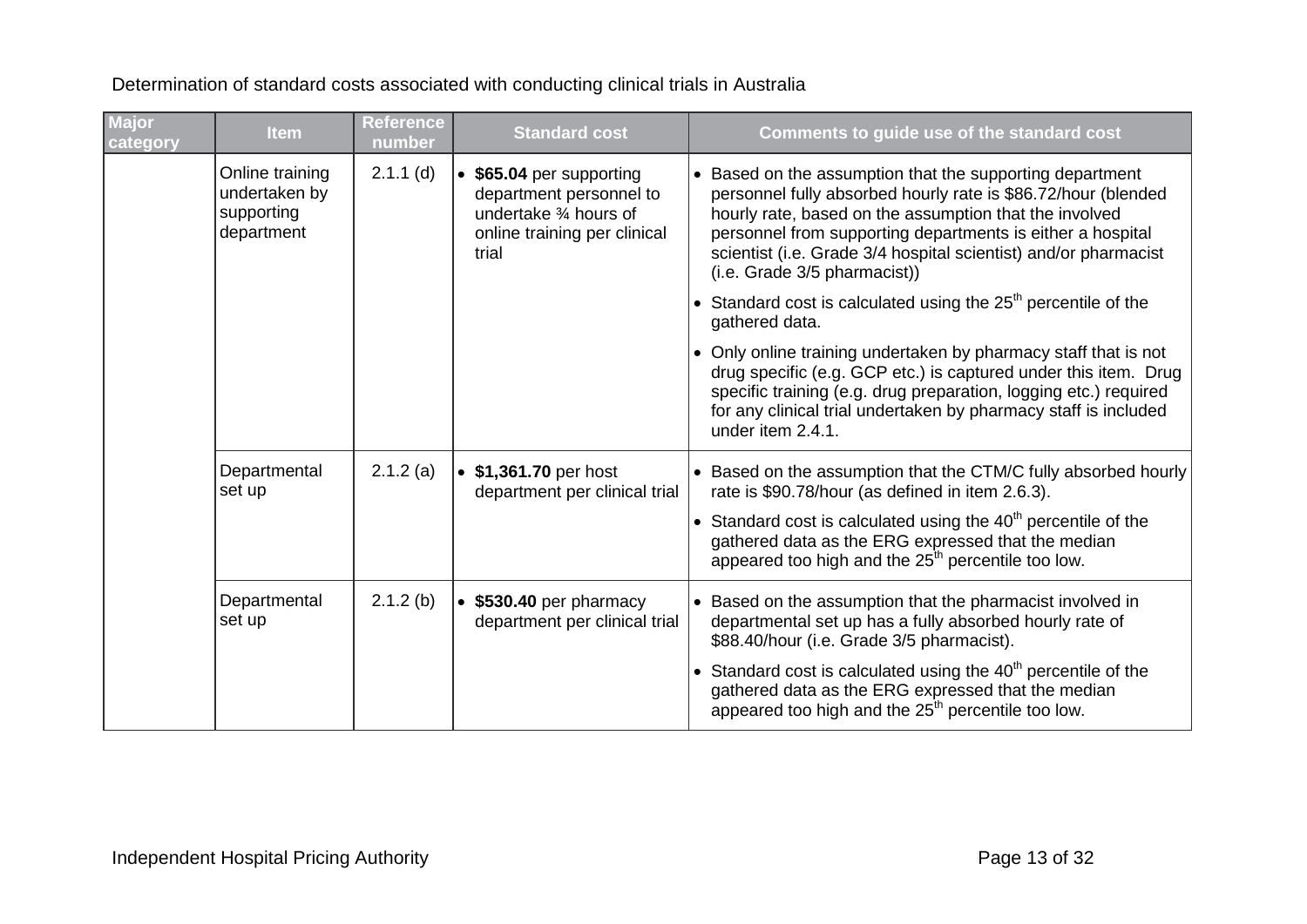| Major<br>category  | <b>Item</b>                      | <b>Reference</b><br>number | <b>Standard cost</b>                                                     | Comments to guide use of the standard cost                                                                                                                                                                                                                                                                                                            |
|--------------------|----------------------------------|----------------------------|--------------------------------------------------------------------------|-------------------------------------------------------------------------------------------------------------------------------------------------------------------------------------------------------------------------------------------------------------------------------------------------------------------------------------------------------|
|                    | Departmental<br>set up           | 2.1.2(c)                   | • \$346.88 per other<br>supporting department per<br>clinical trial      | • Standard cost is calculated using the $40th$ percentile of the<br>gathered data as the ERG expressed that the median<br>appeared too high and the 25 <sup>th</sup> percentile too low.                                                                                                                                                              |
|                    |                                  |                            |                                                                          | • Based on the assumption that the supporting department<br>personnel fully absorbed hourly rate is \$86.72/hour (blended<br>hourly rate, based on the assumption that the involved<br>personnel from supporting departments is either a hospital<br>scientist (i.e. Grade 3/4 hospital scientist) and/or pharmacist<br>(i.e. Grade 3/5 pharmacist)). |
|                    | Trial specific<br>equipment set- | 2.1.3                      | • \$85.04 per piece of trial<br>equipment                                | • Standard cost is calculated using the median of the gathered<br>data.                                                                                                                                                                                                                                                                               |
|                    | up and<br>maintenance            |                            |                                                                          | • Standard costs does not include equipment purchase and/or<br>hire                                                                                                                                                                                                                                                                                   |
|                    |                                  |                            |                                                                          | • Standard costs do not include IT personnel time as their<br>involvement was not always required.                                                                                                                                                                                                                                                    |
| Patient<br>accrual | Pre-screening<br>activity        | 2.2.1                      | • \$166.15 to screen each<br>potential participant per<br>clinical trial | • Based on the assumption that the PI and CTM/C are the main<br>two involved in pre-screening and that the hourly rate (fully<br>absorbed) of the PI is \$226.11/hour (as defined in item 2.6.1)<br>and \$90.78/hour for CTM/C (as defined in item 2.6.3).                                                                                            |
|                    |                                  |                            |                                                                          | • Standard cost is calculated using the median of the gathered<br>data.                                                                                                                                                                                                                                                                               |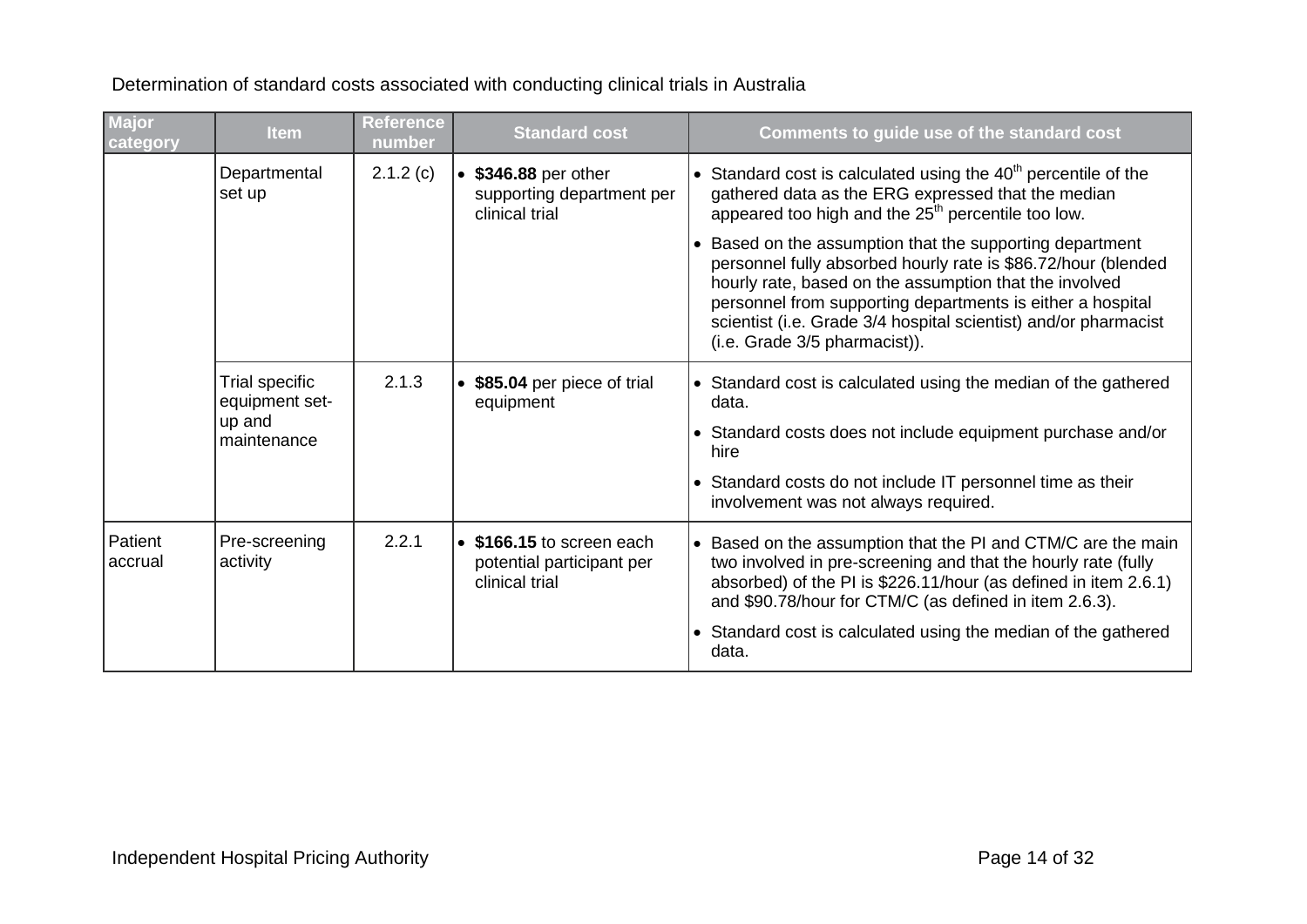**Major category Item Reference number Standard cost Comments to guide use of the standard cost Recruitment** activity 2.2.2 • **\$498.45** per potential participant per clinical trial • Based on the assumption that the PI and CTM/C are the main two involved in recruitment and that the hourly rate (fully absorbed) of the PI is \$226.11/hour (as defined in item 2.6.1) and \$90.78/hour for CTM/C (as defined in item 2.6.3). • Standard cost is calculated using the median of the gathered data. Clinical services Screening and health assessment 2.3.1 • Calculated per service based on trial protocol using standard costs for items 2.3.2, 2.3.3, 2.3.4, 2.3.5, 2.3.6, 2.3.7 and 2.3.8 • The cost of undertaking a "screening visit and health assessment" is trial protocol dependent and will vary according to the nature of the tests and procedures undertaken and the consultations required with staff involved in the clinical trial. • The cost of undertaking a "screening visit and health assessment" will also vary according to whether components of the screening visits and health assessment are considered standard of care or are in addition to standard of care. • The screening visit and health assessment often includes a range of procedures and/or consultations under items 'clinical services'. All these activities should be costed according to their respective items. Laboratory tests and procedures 2.3.2  $\bullet$  140% of the MBS fee per laboratory test and/or procedure • The MBS loading reflects the additional reporting requirements required for the clinical trial and/or different procedures (e.g. non-standard parameters for paediatric trials) that need to be followed to meet the protocol requirements. • In some instances, there are tests undertaken locally, for which there is no item listed on the MBS. The costs of these tests should be dealt with under items 2.5.1 – 2.5.4. • Only for non-standard of care laboratory tests and procedures.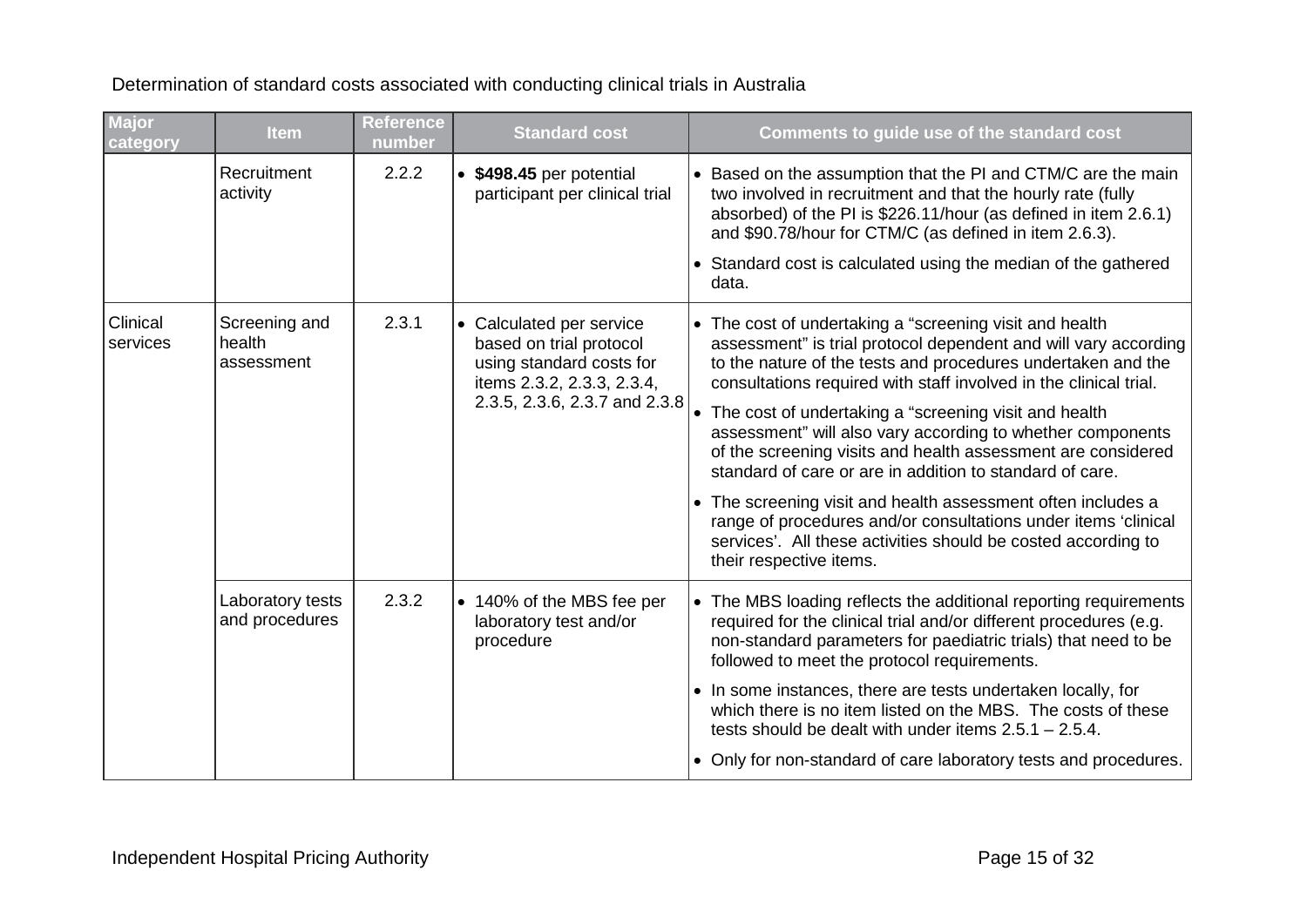| Major<br>category | <b>Item</b>                                    | <b>Reference</b><br>number | <b>Standard cost</b>                                                 | Comments to guide use of the standard cost                                                                                                                                                                                                                                                                                                                                                                         |
|-------------------|------------------------------------------------|----------------------------|----------------------------------------------------------------------|--------------------------------------------------------------------------------------------------------------------------------------------------------------------------------------------------------------------------------------------------------------------------------------------------------------------------------------------------------------------------------------------------------------------|
|                   | Imaging<br>examinations<br>and procedures      | 2.3.3                      | • 140% of the MBS fee per<br>imaging examination<br>and/or procedure | • The MBS loading reflects the additional reporting requirements<br>associated with imaging examinations and/or procedures on<br>clinical trial participants.                                                                                                                                                                                                                                                      |
|                   |                                                |                            |                                                                      | • There are a number of clinical trial specific issues (e.g.<br>imaging examinations in paediatric trials generally take longer<br>and hence are more costly), which may need to be dealt with<br>on a case by case basis with reference to the standard cost.                                                                                                                                                     |
|                   |                                                |                            |                                                                      | • Not all imaging examinations and/or procedures are included<br>on the MBS (e.g. PET-FLT scans are not currently covered<br>under any MBS item numbers). Where the imaging<br>examinations and/or procedures are not on the MBS then the<br>nearest equivalent imaging examination and/or procedure on<br>the MBS should be used. In the absence of any other data<br>this is considered to be the best approach. |
|                   |                                                |                            |                                                                      | • Only for non-standard of care imaging examinations and/or<br>procedures.                                                                                                                                                                                                                                                                                                                                         |
|                   | Radiation<br>therapy planning<br>and treatment | 2.3.4                      | • 140% of the MBS fee<br>including ROHPG<br>component per service    | • The MBS loading reflects the clinical trial specific activities<br>(e.g. extra reporting, image transfer) associated with<br>radiotherapy services provided to clinical trial participants.<br>• Only for non-standard of care radiation therapy planning and                                                                                                                                                    |
|                   |                                                |                            |                                                                      | treatment.                                                                                                                                                                                                                                                                                                                                                                                                         |
|                   | Other clinical<br>tests or<br>procedures       | 2.3.5                      | • 140% of the MBS fee per<br>service                                 | • The MBS loading reflects the clinical trial specific activities<br>(e.g. extra reporting, image transfer) provided to clinical trial<br>participants.                                                                                                                                                                                                                                                            |
|                   |                                                |                            |                                                                      | • Only for non-standard of care other clinical tests or<br>procedures.                                                                                                                                                                                                                                                                                                                                             |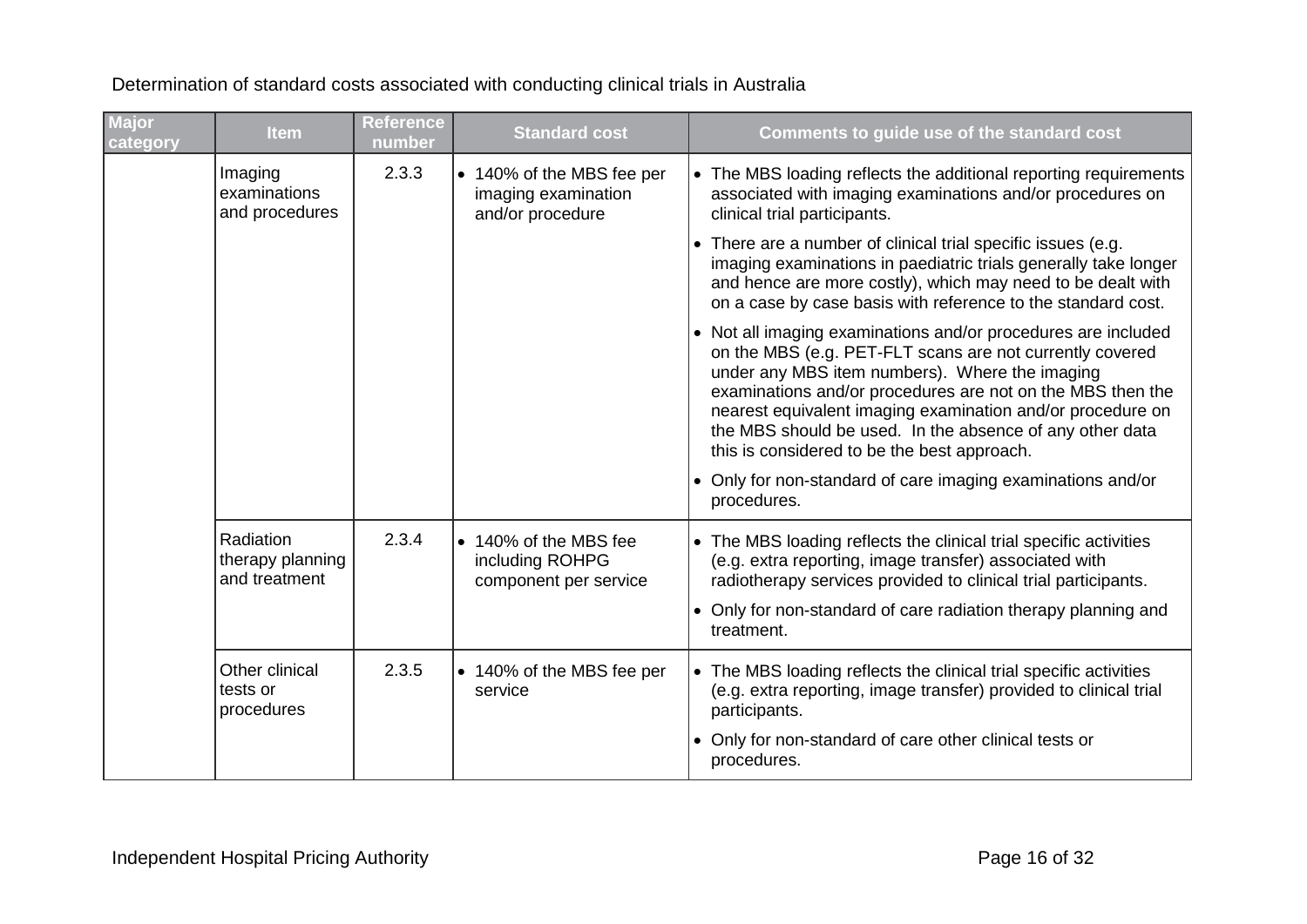| <b>Major</b><br>category                    | <b>Item</b>                                        | <b>Reference</b><br>number | <b>Standard cost</b>                                                                                   | Comments to guide use of the standard cost                                                                                                                                                                                      |
|---------------------------------------------|----------------------------------------------------|----------------------------|--------------------------------------------------------------------------------------------------------|---------------------------------------------------------------------------------------------------------------------------------------------------------------------------------------------------------------------------------|
|                                             | Specialist<br>medical<br>consultations             | 2.3.6(a)                   | • 140% of the MBS fee per<br>specialist medical<br>(including GP) service                              | • The MBS loading reflects the clinical trial specific activities<br>(e.g. extra reporting, extra information) provided to clinical trial<br>participants.<br>• Only for non-standard of care specialist medical consultations. |
|                                             | Specialist<br>medical<br>consultations -<br>dental | $2.3.6$ (b)                | • 100% of ADA fee per<br>specialist dental service                                                     | • The ADA Fee is unadjusted because it allows for a return on<br>investment component in setting the fee.<br>• Only for non-standard of care specialist medical consultations.                                                  |
|                                             | Nursing services                                   | 2.3.7                      | • \$81.90 per nurse<br>consultation (based on<br>140% of the identified MBS<br>fees)                   | • The MBS loading reflects the trial specific activities (e.g. extra<br>reporting, extra information) provided to clinical trial<br>participants.<br>• Only for non-standard of care nursing services.                          |
|                                             | Allied health<br>services                          | 2.3.8                      | • \$98 per allied health<br>consultation (based on<br>140% of the identified MBS<br>fees)              | • The MBS loading reflects the trial specific activities (e.g. extra<br>reporting, extra information) provided to clinical trial<br>participants.<br>• Only for non-standard of care allied health services.                    |
| Pharmacy /<br>Investigation<br>Drug Related | Staff training<br>(drug specific)                  | 2.4.1                      | • \$176.80 per pharmacist to<br>undertake two hours of<br>drug specific training per<br>clinical trial | • Based on the assumption that the pharmacist involved has a<br>fully absorbed hourly rate of \$88.40/hour (i.e. Grade 3/5<br>pharmacist)) and that the training takes two hours per<br>pharmacist.                             |
|                                             |                                                    |                            |                                                                                                        | • Standard cost is calculated using the $25th$ percentile of the<br>gathered data.                                                                                                                                              |
|                                             |                                                    |                            |                                                                                                        | • Charged by pharmacy department only and is for drug specific<br>training only. Other online training related to the clinical trial is<br>captured under item 2.1.1 (d).                                                       |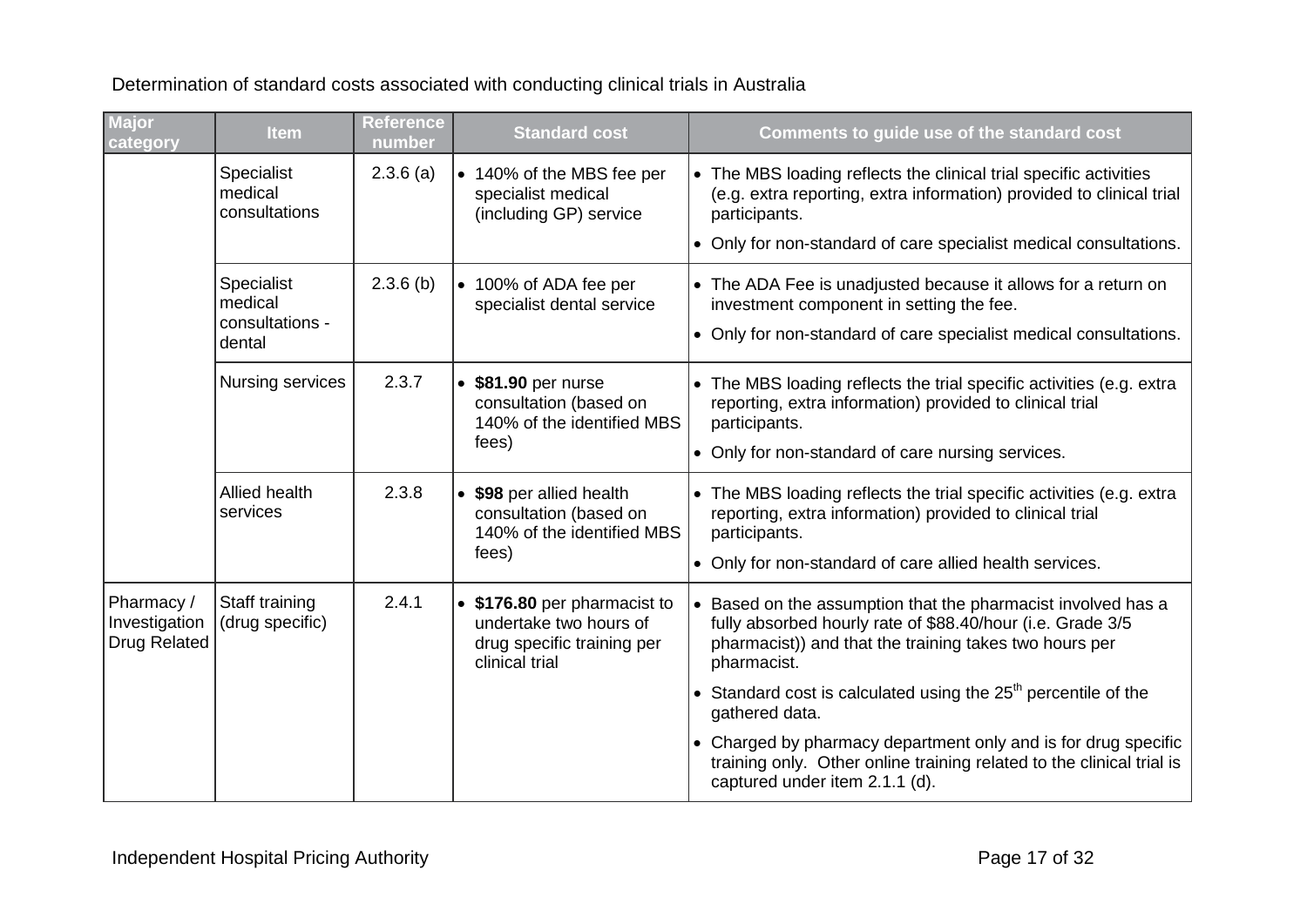**Major category Item Reference number Standard cost Comments to guide use of the standard cost Stock** management – drug stock received 2.4.2 (a) • **\$72.85** per drug stock received • Based on the assumption that stock management involves a pharmacy technician overseen by a pharmacist at a fully absorbed hourly rate of \$88.40 (pharmacist) and \$57.30 (for the pharmacy technician which is assumed to have a salary equivalent to a Grade 1 pharmacist) • Task is undertaken per stock delivery received  $\bullet$  Standard cost is calculated using the 25<sup>th</sup> percentile of the gathered data. **Stock** management – expiry management 2.4.2 (b)  $\bullet$  \$9.17 for expiry management per week • Based on the assumption that expiry management is done weekly by a pharmacy technician at a fully absorbed hourly rate of \$57.30 (assumed to have a salary equivalent to a Grade 1 pharmacist) • Standard cost is calculated using the  $25<sup>th</sup>$  percentile of the gathered data. Drug preparation and dispensing – drug manufacturing 2.4.3 (a) • **\$169.43** for drug manufacturing (if required) • Based on the assumption that two pharmacists are required to manufacture any clinical trials drugs at a fully absorbed hourly rate of \$88.40 (i.e. Grade 3/5 pharmacist as defined under item 2.6.3). • Most of the drug manufacturing was found not to be done by clinical trial sites involved in the study. Where it was found to be done at participating sites, there was wide variation in time spent on manufacturing the required clinical trials drugs. • The cost associated with drug manufacturing may need to be negotiated on a per trial basis with some reference to this standard cost. • Standard cost is calculated using the median of the gathered data.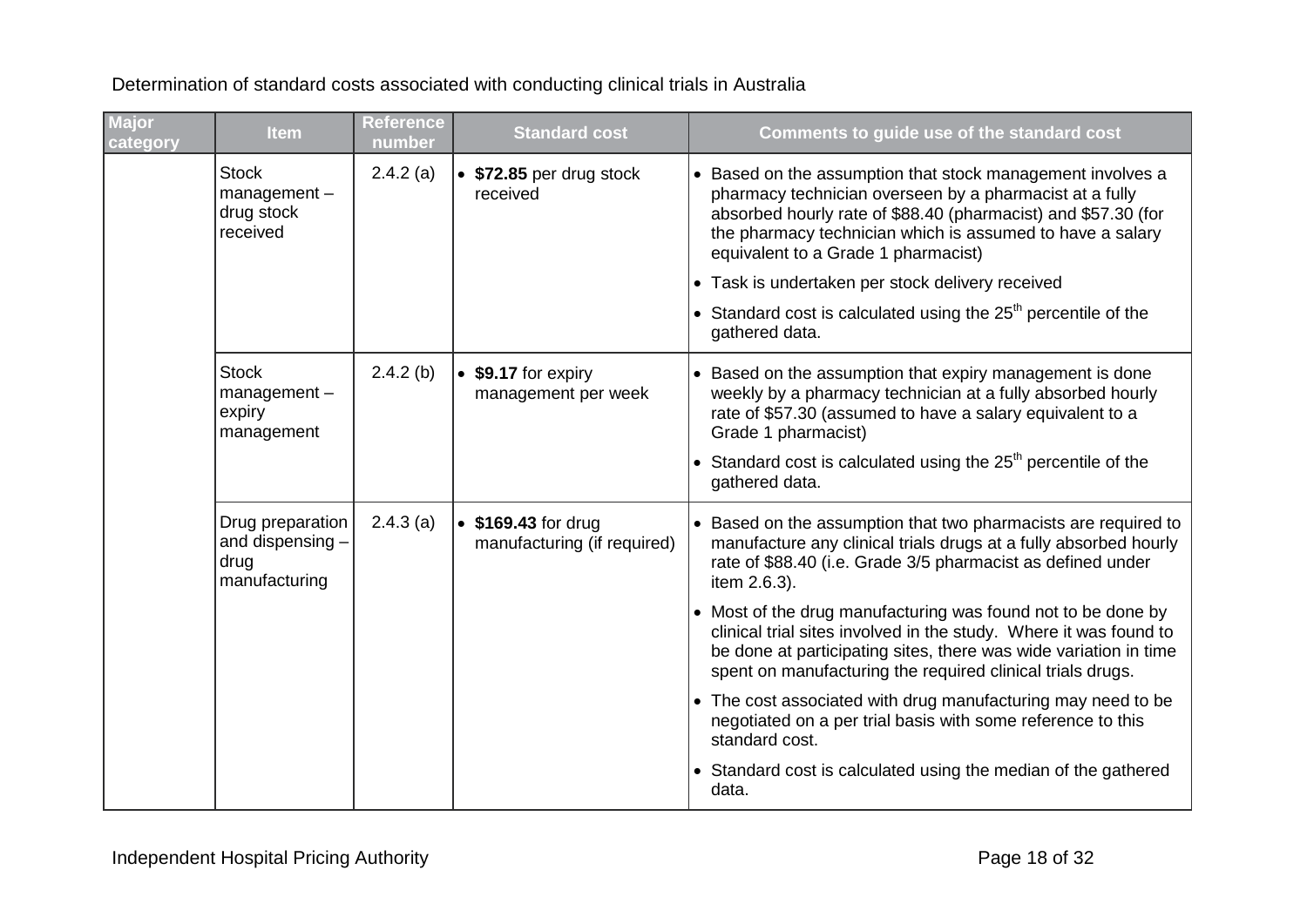**Major category Item Reference number Standard cost Comments to guide use of the standard cost** Drug preparation and dispensing – simple 2.4.3 (b) • **\$43.32** for simple clinical trial drug preparation and dispensing • Based on the assumption that two pharmacists are required to undertake simple (based on volume of items and complexity of process e.g. counting tablets, measuring liquids etc.) preparation and dispensing clinical trials drug activities at a fully absorbed hourly rate of \$88.40 (i.e. Grade 3/5 pharmacist as defined under item 2.6.3). • Developing a standard cost for simple drug preparation and dispensing activities was difficult due to the wide variation which is dependent on the type and number of drugs involved in the trial. • Clinical trial budgets may need to be negotiated on a per trial basis with reference to the standard cost. • Standard cost is calculated using the median of the gathered data. Drug preparation and dispensing – complex 2.4.3 (c) • **\$110.21** for complex clinical trial drug preparation and dispensing • Based on the assumption that two pharmacists are required to undertake complex (based on volume of items and complexity of process e.g. aseptic or cytotoxic) preparation and dispensing clinical trials drug activities at a fully absorbed hourly rate of \$88.40 (i.e. Grade 3/5 pharmacist as defined under item 2.6.3). • Developing a standard cost for complex drug preparation and dispensing activities was difficult due to the wide variation which is dependent on the type and number of drugs involved in the trial. • Clinical trial budgets may need to be negotiated on a per trial basis with reference to the standard cost. • Standard cost is calculated using the median of the gathered data.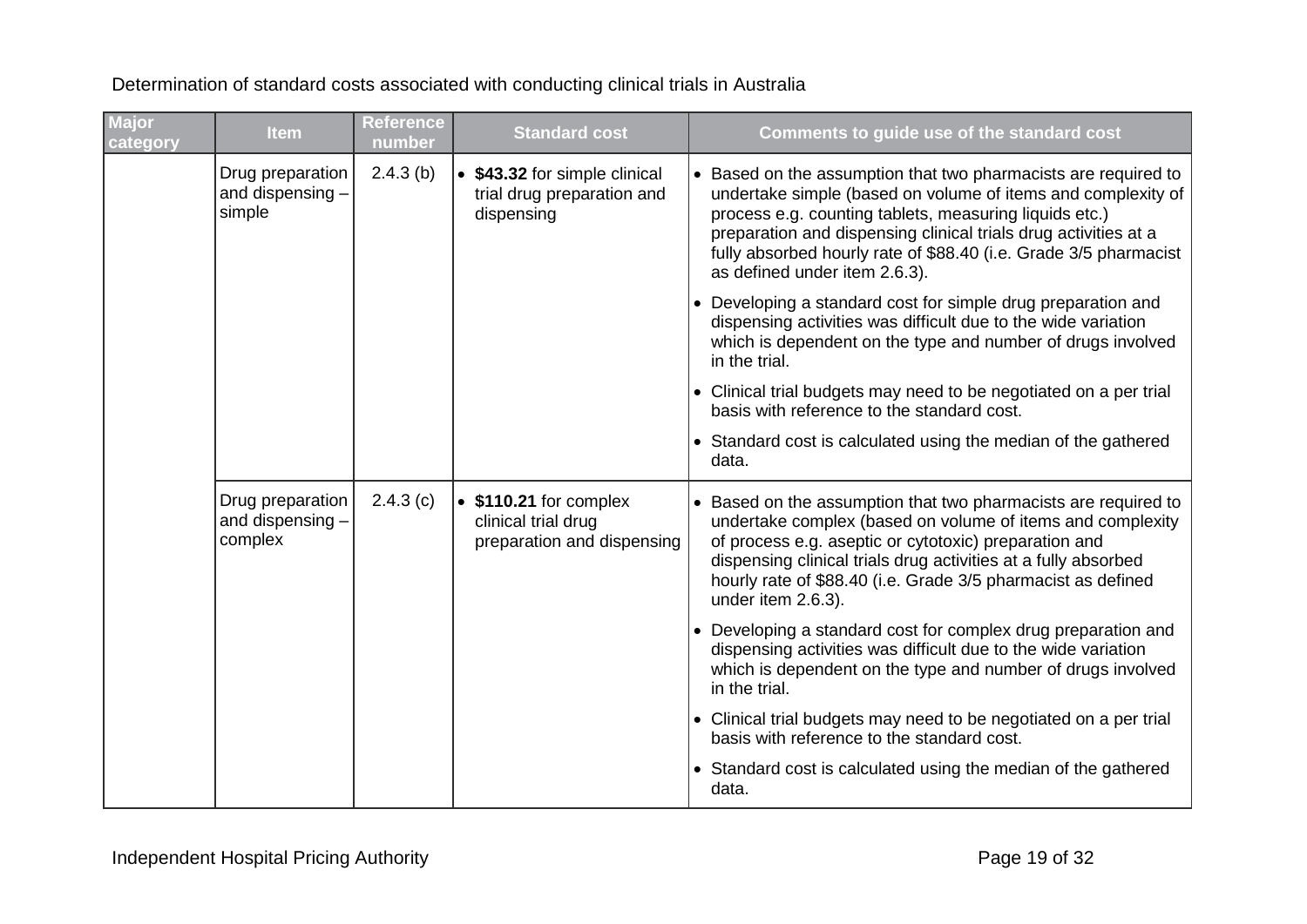**Major category Item Reference number Standard cost Comments to guide use of the standard cost** Drug preparation and dispensing – drug accountability 2.4.3 (d)  $\bullet$  **\$14.33** for clinical trial drug accountability activities per clinical trial participant • Based on the assumption that drug accountability activities is largely undertaken by a pharmacy technician at a fully absorbed hourly rate of \$57.30 (assumed to have a salary equivalent to a Grade 1 pharmacist). • Standard cost is calculated using the median of the gathered data. Drug preparation and dispensing – provision of counselling 2.4.3 (e) • **\$18.12** for provision of counselling services by a pharmacist at the time of dispensing the clinical trial drug(s) to a clinical trial participant • It was found that counselling is not also performed by the pharmacy department (sometimes CTM/C takes on this role), however when it does this standard cost is based on the assumption that a pharmacist is required at a fully absorbed hourly rate of \$88.40 (i.e. Grade 3/5 pharmacist as defined under item 2.6.3). • Standard cost is calculated using the median of the gathered data. Biospecimen related Biospecimen collection and processing (central labs) – performed by research nurse 2.5.1 (a) • **\$28.05** per clinical trial participant as per the occurrences described in the clinical trial protocol • Based on the assumption that the biospecimen collection and processing is undertaken by a research nurse at a fully absorbed hourly rate of \$74.79 as defined under item 2.6.2. • Standard cost does not include the transport costs (e.g. courier costs, any required quarantine permits, etc.) as these costs varied depending on the amount of biospecimens being transported, the delivery location (e.g. within Australia or overseas) as well as the temperature at which the biospecimens need to be transported. • Standard cost is calculated using the median of the gathered data.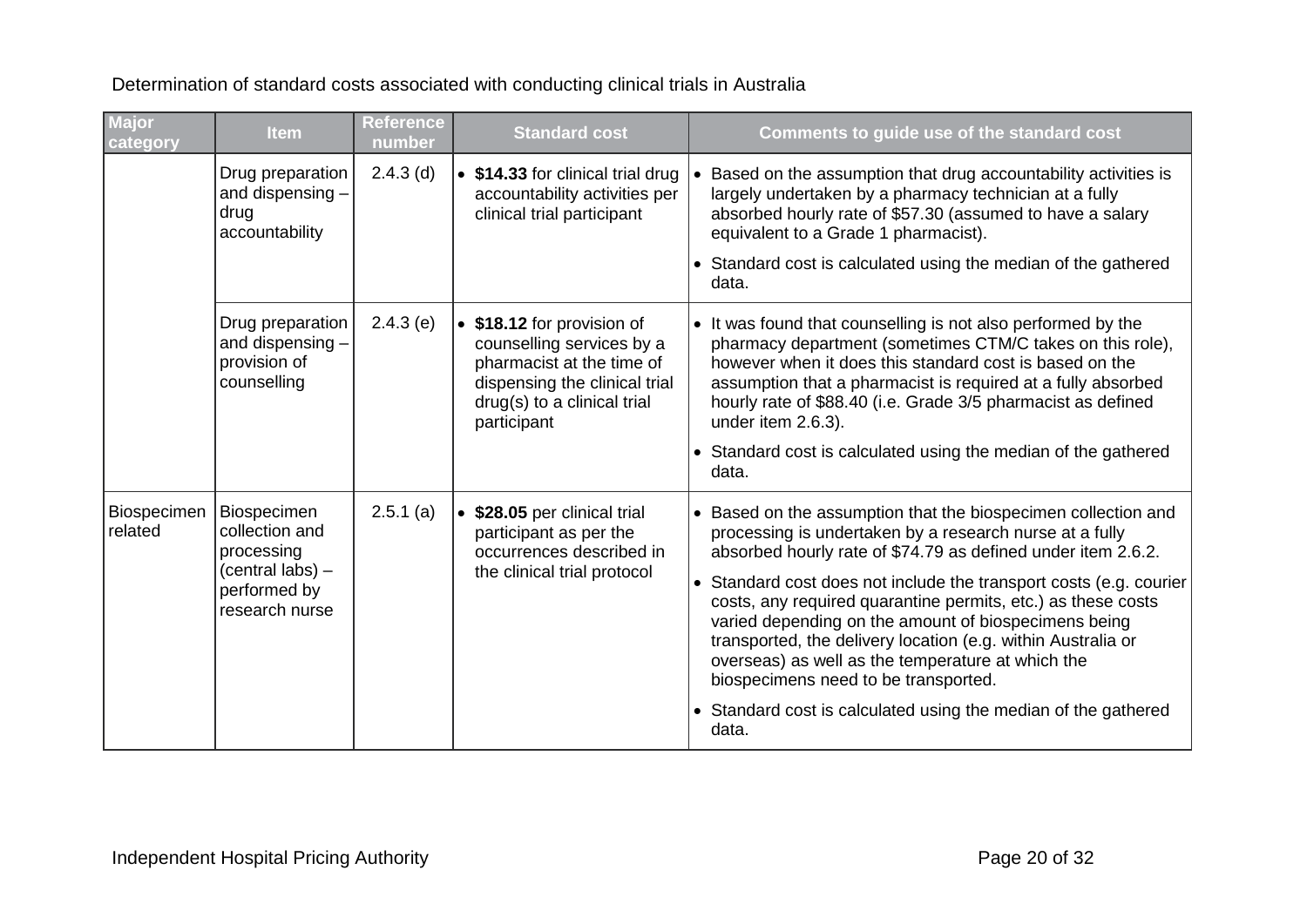**Major category Item Reference number Standard cost Comments to guide use of the standard cost** Biospecimen collection and processing (central labs) – performed by research nurse 2.5.1 (b) • **\$34.04** per clinical trial participant as per the occurrences described in the clinical trial protocol • Based on the assumption that the biospecimen collection and processing is undertaken by the CTM/C at a fully absorbed hourly rate of \$90.78 as defined under item 2.6.3. • Standard cost does not include the transport costs (e.g. courier costs, any required quarantine permits, etc.) as these costs varied depending on the amount of biospecimens being transported, the delivery location (e.g. within Australia or overseas) as well as the temperature at which the biospecimens need to be transported. • Standard cost is calculated using the median of the gathered data. Biospecimen collection and processing (central labs) – performed by pathology staff personnel 2.5.1 (c) • **\$31.89** per clinical trial participant as per the occurrences described in the clinical trial protocol • Based on the assumption that the biospecimen collection and processing is undertaken by pathology department personnel (i.e. hospital scientist Grade 3/4) at a fully absorbed hourly rate of \$85.04. • Standard cost does not include the transport costs (e.g. courier costs, any required quarantine permits, etc.) as these costs varied depending on the amount of biospecimens being transported, the delivery location (e.g. within Australia or overseas) as well as the temperature at which the biospecimens need to be transported. • Standard cost is calculated using the median of the gathered data.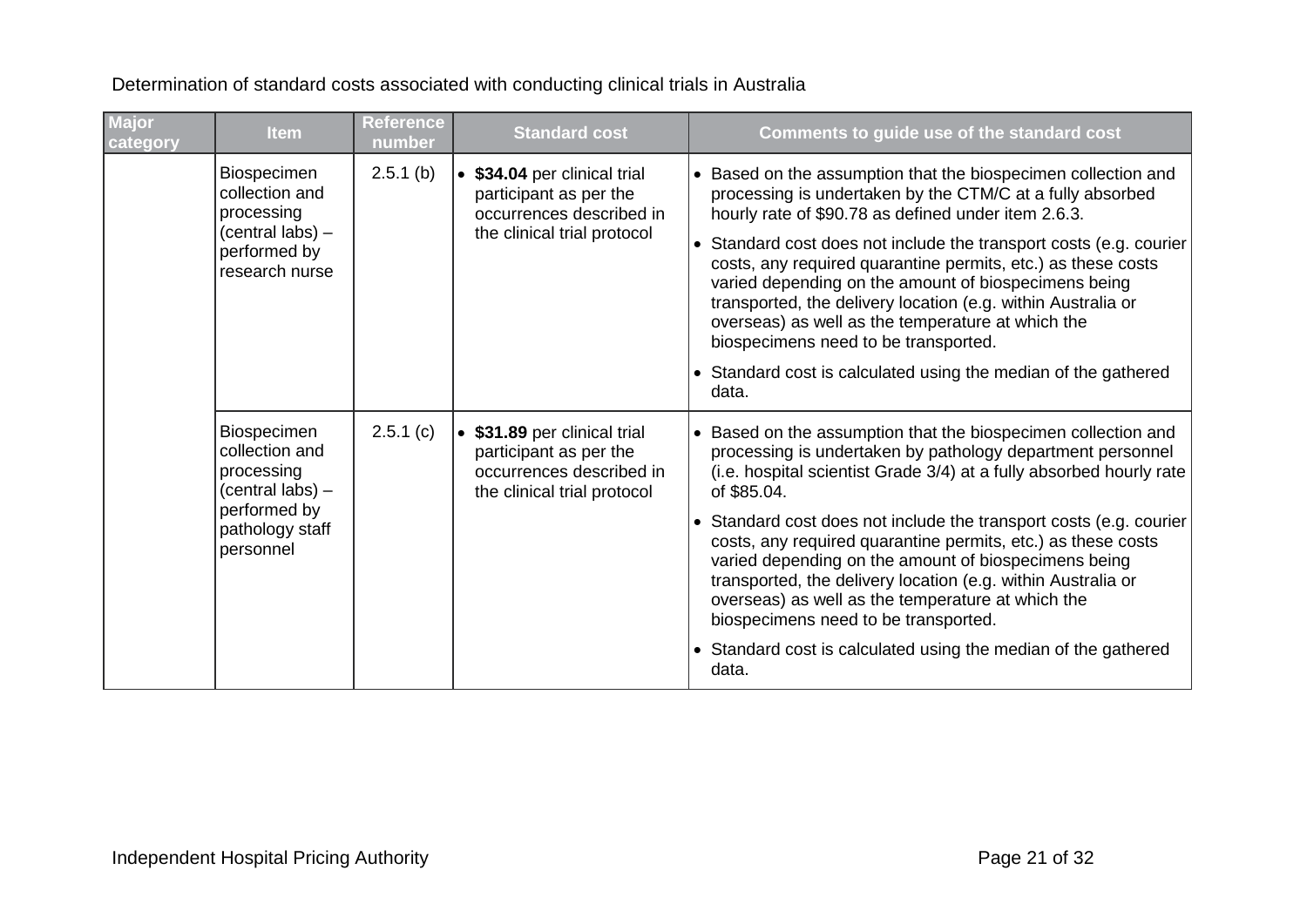**Major category Item Reference number Standard cost Comments to guide use of the standard cost** Biospecimen storage 2.5.2 • Included under item 2.5.1 where the collection and processing of a biospecimen attracts an MBS fee • Where the collection and processing of a biospecimen does not attract an MBS biospecimen storage costs should be covered by the nearest equivalent MBS item • Study found that the majority of biospecimens are not stored at local hospitals for prolonged periods of time. Generally they are regularly sent to the sponsor throughout the life of a trial, or at the end of the trial. Where specimens were found to be stored on site, they were generally small amounts and did not consume significant space. Clinical resources Investigator time – Principal investigator 2.6.1 (a) • **\$226.11** per hour for principal investigator • Based on the assumption that the PI is a senior specialist (i.e. average between years 8 and 9 on the AMA rates was used). • This item should only be used where the clinician is acting in his/her capacity as an investigator and should not include items costed on a per service basis (i.e. items under clinical services). Investigator time – sub/coinvestigator 2.6.1 (b) • **\$199.11** per hour for sub/co-investigator • Based on the assumption that the sub/co-PI is less experienced than the PI but still a senior specialist (i.e. years 5 on the AMA rates was used). • This item should only be used where the clinician is acting in his/her capacity as an sub/co-investigator and should not include items costed on a per service basis (i.e. items under clinical services).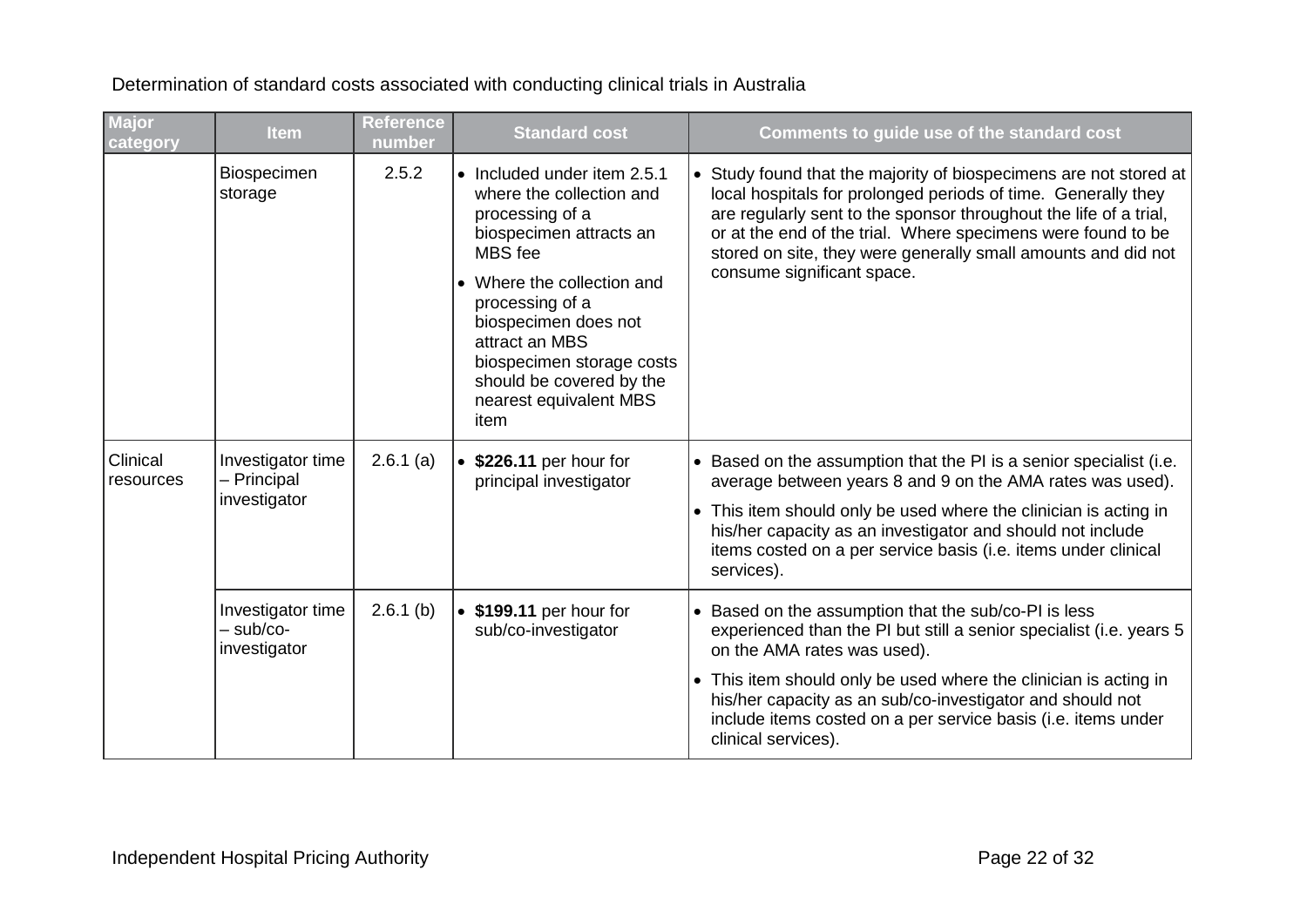| Major<br>category | <b>Item</b>                                                                                                     | <b>Reference</b><br>number | <b>Standard cost</b>                                                         | Comments to guide use of the standard cost                                                                                                                                                                                                                                                                                                      |
|-------------------|-----------------------------------------------------------------------------------------------------------------|----------------------------|------------------------------------------------------------------------------|-------------------------------------------------------------------------------------------------------------------------------------------------------------------------------------------------------------------------------------------------------------------------------------------------------------------------------------------------|
|                   | Research nurse<br>time                                                                                          | 2.6.2                      | • \$74.79 per hour for<br>research nurse                                     | • Based on the assumption that the research nurse is a clinical<br>nurse specialist (CNS), taken at the average of a year 1 and 2<br>CNS.<br>• This item should only be used where the clinician is acting in<br>his/her capacity as an research nurse and should not include<br>items costed on a per service basis (i.e. items under clinical |
|                   |                                                                                                                 |                            |                                                                              | services).                                                                                                                                                                                                                                                                                                                                      |
|                   | Clinical research<br>coordinator<br>(non-research<br>nurse) time $-$<br>equivalent to<br><b>Clinical Trials</b> | 2.6.3(a)                   | \$82.74 per hour for clinical<br>research coordinator<br>(equivalent to CTC) | • This role is more commonly known as a clinical trials<br>coordinator (CTC) and the discipline filling the positions varied<br>between those qualified as registered nurses or those with<br>scientific qualifications (e.g. Grade 3/4 scientist) and/or allied<br>health qualifications (e.g. pharmacist (e.g. Grade 3/5)<br>pharmacist)).    |
|                   | Coordinator<br>(CTC)                                                                                            |                            |                                                                              | • Based on the assumption that the position of CTC is filled<br>equally by a mix of the above identified disciplines.                                                                                                                                                                                                                           |
|                   |                                                                                                                 |                            |                                                                              | • This item should only be used where the position is acting in<br>his/her capacity as a CTC and should not include items costed<br>on a per service basis (i.e. items under clinical services).                                                                                                                                                |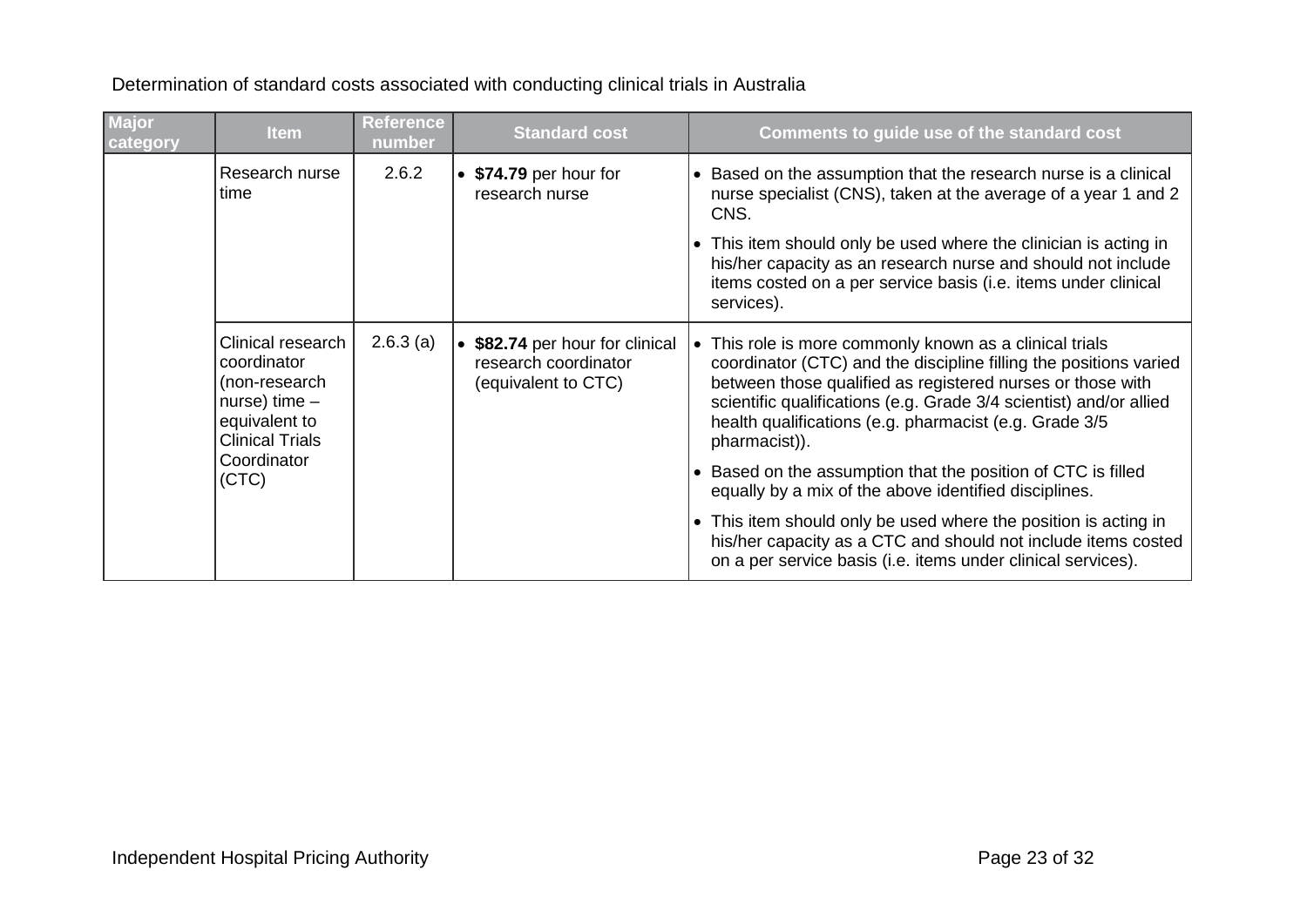**Major category Item Reference number Standard cost Comments to guide use of the standard cost** Clinical research coordinator (non-research nurse) time – equivalent to Clinical Trials Manager (CTM) 2.6.3 (b) • **\$93.16** per hour for clinical trials manager (CTM) • The role of the CTM is to coordinate CTCs and is often heavily involved in the site authorisation process (more so than the CTC where the role of CTM exists). The CTM is usually a senior nurse, whose prior position was either a NUM or more commonly a CNC. • Based on the assumption that the position of CTM is filled equally by a CNC Grade 3. • This item should only be used where the position is acting in his/her capacity as a CTM and should not include items costed on a per service basis (i.e. items under clinical services). Clinical research coordinator (non-research nurse) time – equivalent to Clinical Trials **Manager** (CTM)/Clinical Trials **Coordinator** (CTC) 2.6.3 (c) • **\$90.78** per hour for CTM/CTC • A blended CTM/C hourly rate was calculated as the existence of either or both positions within hospital departments varies. • This item should only be used where the position is acting in his/her capacity as a CTM/C and should not include items costed on a per service basis (i.e. items under clinical services). Interpreter services 2.6.4 • \$53.91 per hour • **•** Found to be rarely used, although when used some sites use contracted interpreter services whereas other sites had interpreters (for at least the most common languages) available on site.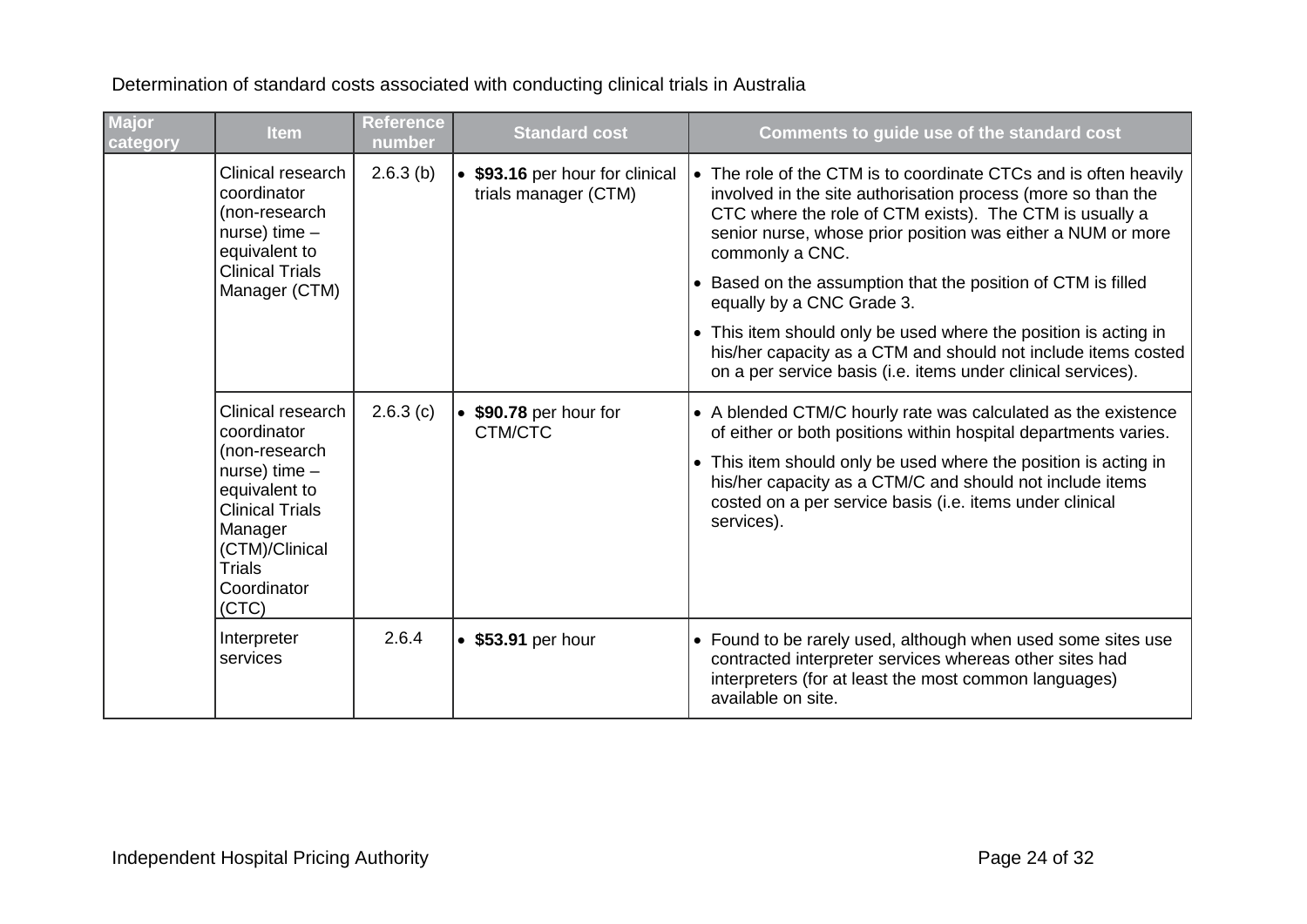| Major<br>category | <b>Item</b>            | <b>Reference</b><br>number | <b>Standard cost</b>                                         | Comments to guide use of the standard cost                                                                                                                                                                                                                                                               |
|-------------------|------------------------|----------------------------|--------------------------------------------------------------|----------------------------------------------------------------------------------------------------------------------------------------------------------------------------------------------------------------------------------------------------------------------------------------------------------|
|                   | Ward bed days          | 2.6.5                      | • \$1,130 per day                                            | • A cost per ward bed days was calculated using NHCDC data<br>from 2012-13. Excludes the cost components: allied health<br>(as captured under item 2.3.8) imaging (as captured under<br>item 2.3.3), pathology (as captured under item 2.3.2) and<br>theatre costs (as captured under item 2.6.6).       |
|                   |                        |                            |                                                              | • The 2012-13 costs have been indexed as per the National<br>Efficient Price Determination for 2013-14 indexation rate.                                                                                                                                                                                  |
|                   |                        |                            |                                                              | • The costs calculated have been based on are the national<br>costs, inclusive of all states/territories.                                                                                                                                                                                                |
|                   | Clinic/theatre<br>time | 2.6.6                      | • \$980 per theatre/clinic hour<br>(excluding medical costs) | • The standard cost excludes medical costs (as these cost<br>elements have been identified elsewhere (e.g. items 2.3.6 and<br>$2.6.1$ ).                                                                                                                                                                 |
|                   |                        |                            |                                                              | • Data were provided on hospitals in Queensland, South<br>Australia and New South Wales.                                                                                                                                                                                                                 |
|                   |                        |                            |                                                              | • Standard cost is calculated using the median of the gathered<br>data.                                                                                                                                                                                                                                  |
|                   | Outpatient time        | 2.6.7                      | • Not calculated                                             | • Through both consultations with sites and through the public<br>consultation process, majority view was that this item<br>appeared to duplicate other items in the list (e.g. mainly items<br>2.3.6, 2.3.7 and 2.3.8). We are therefore suggesting that this<br>item be deleted from the revised list. |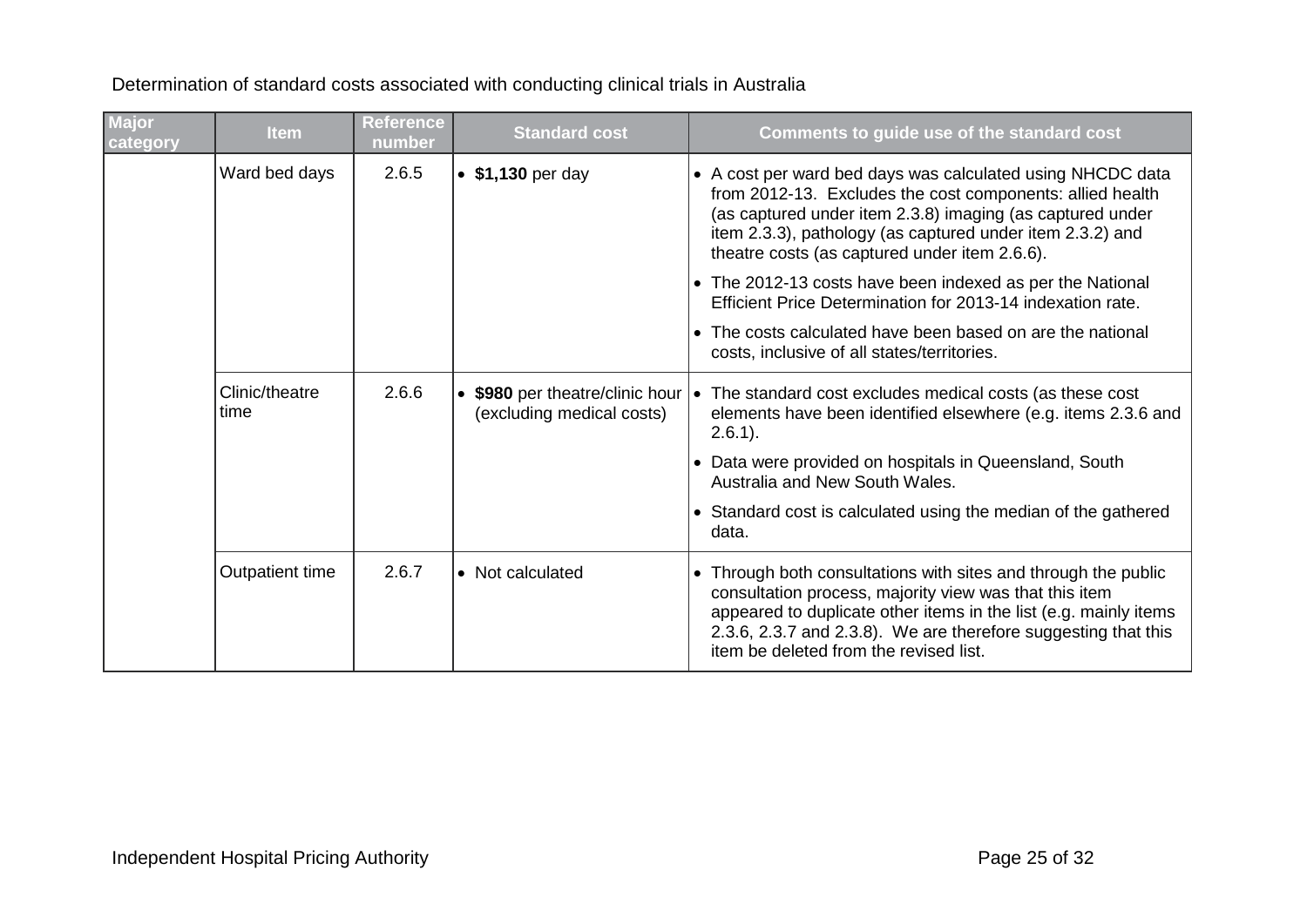| Major<br>category  | <b>Item</b>                                                                        | <b>Reference</b><br>number | <b>Standard cost</b>                                                        | Comments to guide use of the standard cost                                                                                                                                                                                                                                                                                                                                                        |
|--------------------|------------------------------------------------------------------------------------|----------------------------|-----------------------------------------------------------------------------|---------------------------------------------------------------------------------------------------------------------------------------------------------------------------------------------------------------------------------------------------------------------------------------------------------------------------------------------------------------------------------------------------|
| Trial<br>operation | Lead site<br>$coordination -$<br>four or less sites                                | 2.7.1(a)                   | • \$2,436.81 per clinical trial<br>per annum                                | • Based on the assumption that the PI and CTM/C are the only<br>two involved in lead site coordination and that the hourly rate<br>(fully absorbed) of the PI is \$226.11/hour (as defined in item<br>2.6.1) and \$90.78/hour for CTM/C (as defined in item 2.6.3).                                                                                                                               |
|                    |                                                                                    |                            |                                                                             | • Standard cost is calculated using the $25th$ percentile of the<br>gathered data.                                                                                                                                                                                                                                                                                                                |
|                    | Lead site<br>$coordination -$<br>more than four<br>sites                           | $2.7.1$ (b)                | • \$5,100.08 per clinical trial<br>per annum                                | • Based on the assumption that the PI and CTM/C are the only<br>two involved in lead site coordination and that the hourly rate<br>(fully absorbed) of the PI is \$226.11/hour (as defined in item<br>2.6.1) and \$90.78/hour for CTM/C (as defined in item 2.6.3).<br>• Standard cost is calculated using the median of the gathered<br>data.                                                    |
|                    | Administration,<br>monitoring and<br>$reporting -$<br>administration<br>activities | 2.7.2(a)                   | \$1,073.32 per clinical trial<br>per annum for<br>administration activities | • Administration activities include tasks that occur post the<br>establishment phase, including managing clinical trial<br>documentation; retrieving medical and/or clinical records;<br>invoicing; organising and maintaining virtual private network<br>(VPN) access; and liaison with investigators and/or sponsor.<br>• Standard cost is calculated using the median of the gathered<br>data. |
|                    | Administration,<br>monitoring and<br>reporting $-$<br>eCRF or CRF<br>completion    | 2.7.2(b)                   | • \$45.39 per eCRF or CRF<br>per participant per visit                      | • Standard cost is calculated using the $25th$ percentile of the<br>gathered data.                                                                                                                                                                                                                                                                                                                |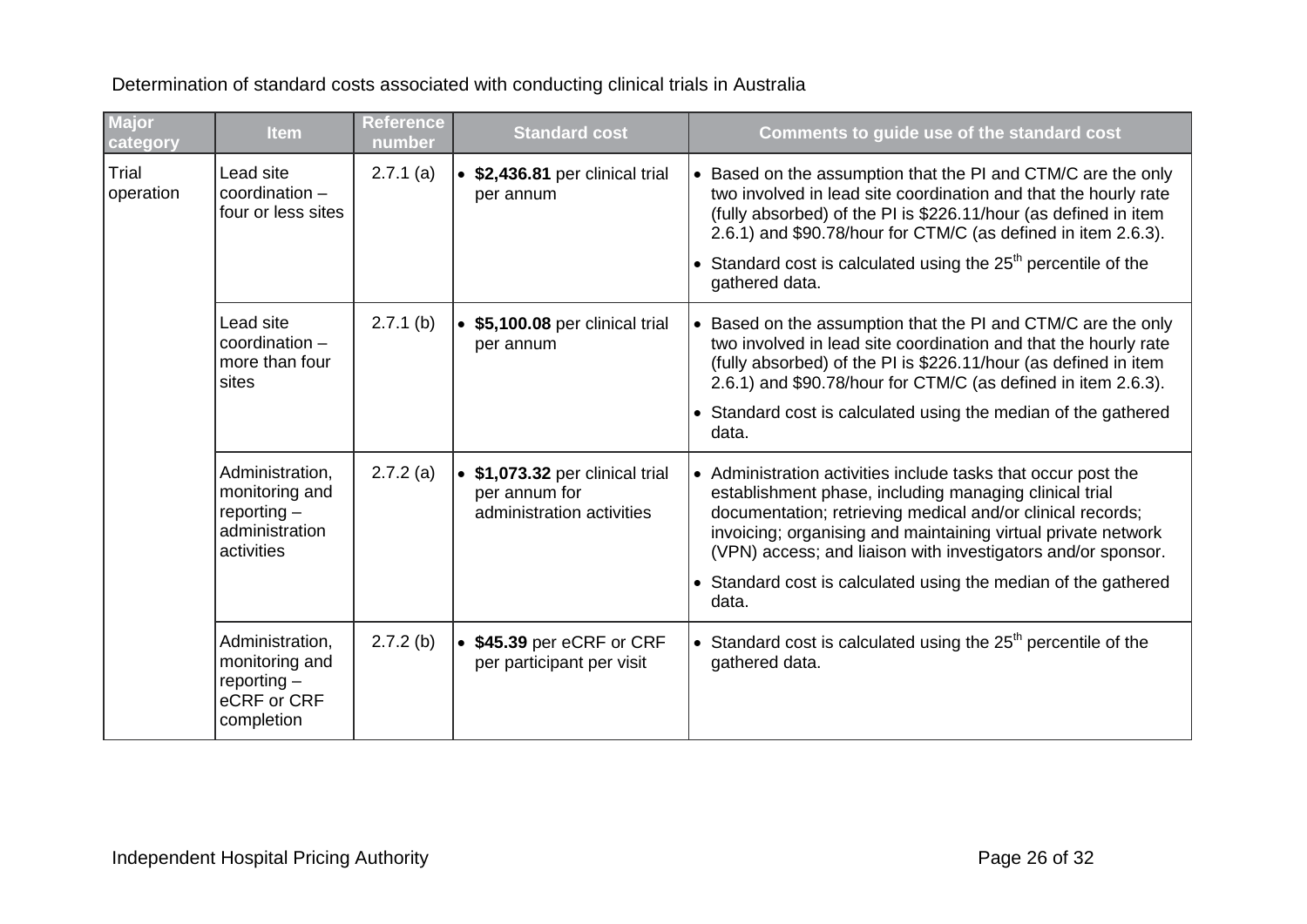| <b>Major</b><br>category | <b>Item</b>                                                                                            | <b>Reference</b><br>number | <b>Standard cost</b>                                                                                       | Comments to guide use of the standard cost                                                                                                                                                                                                                                                           |
|--------------------------|--------------------------------------------------------------------------------------------------------|----------------------------|------------------------------------------------------------------------------------------------------------|------------------------------------------------------------------------------------------------------------------------------------------------------------------------------------------------------------------------------------------------------------------------------------------------------|
|                          | Administration,<br>monitoring and<br>$reporting -$<br>monitor visits                                   | 2.7.2(c)                   | • \$234.03 per monitor visit<br>(including remote<br>monitoring visits)                                    | • Standard cost is calculated using the $25th$ percentile of the<br>gathered data.                                                                                                                                                                                                                   |
|                          | Administration,<br>monitoring and<br>reporting $-$<br>review of line<br>items/SAE<br>reports           | $2.7.2$ (d)                | • \$77.23 per review of line<br>listing/SAE reports                                                        | • Standard cost is calculated using the $25th$ percentile of the<br>gathered data.                                                                                                                                                                                                                   |
|                          | Administration,<br>monitoring and<br>reporting $-$ other<br>annual reporting                           | 2.7.2(e)                   | • \$745.65 per clinical trial per $\cdot$<br>annum for reporting<br>activities - other annual<br>reporting | Other annual reporting includes tasks accrual reporting; an<br>annual governance reporting and annual ethic report but<br>excludes safety and adverse/incident event reporting which is<br>captured under item 2.7.2 (f).<br>• Standard cost is calculated using the median of the gathered<br>data. |
|                          | Administration,<br>monitoring and<br>reporting $-$<br>preparation of<br>SAE and/or<br>incident reports | 2.7.2(f)                   | • \$251.69 per SAE and/or<br>incident report prepared                                                      | • Standard cost is calculated using the $25th$ percentile of the<br>gathered data.                                                                                                                                                                                                                   |
| Participant<br>related   | Participant time                                                                                       | 2.8.1                      | • \$49.19 per hour                                                                                         | • Based on the average of a range of identified consumer hourly<br>rates available in the public domain for similar activities.                                                                                                                                                                      |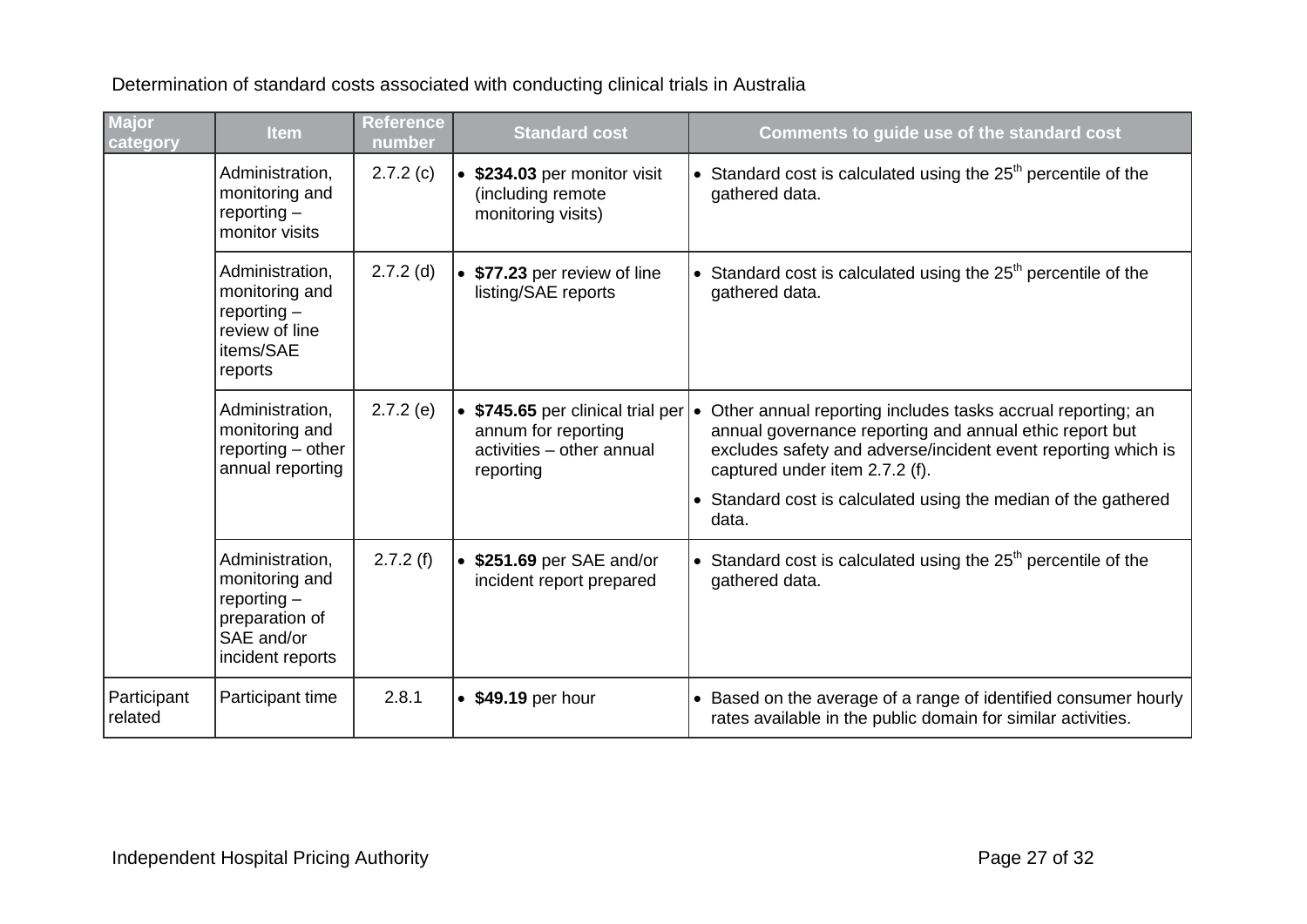| <b>Major</b><br>category | <b>Item</b>                                                        | <b>Reference</b><br>number | <b>Standard cost</b>                   | Comments to guide use of the standard cost                                                                                                                                                                                                                                 |
|--------------------------|--------------------------------------------------------------------|----------------------------|----------------------------------------|----------------------------------------------------------------------------------------------------------------------------------------------------------------------------------------------------------------------------------------------------------------------------|
|                          | Participant costs<br>accommodation                                 | $2.8.2$ (a)                | • \$183 per night for<br>accommodation | • Based on the average of the rate for overnight accommodation<br>in the capital cities, as published on the ATO website, has<br>been used to calculate the standard cost.                                                                                                 |
|                          | Participant costs<br>- breakfast                                   | $2.8.2$ (b)                | • \$25.35 per breakfast meal           | • The calculated standard cost is based on the generic rate (i.e.<br>no variation based on location) published on the ATO website,<br>for those on an annual salary less than \$112,610.                                                                                   |
|                          | Participant costs<br>- lunch                                       | 2.8.2(c)                   | • \$28.55 per lunch meal               | • The calculated standard cost is based on the generic rate (i.e.<br>no variation based on location) published on the ATO website,<br>for those on an annual salary less than \$112,610.                                                                                   |
|                          | Participant costs<br>- dinner                                      | $2.8.2$ (d)                | • \$48.65 per dinner meal              | • The calculated standard cost is based on the generic rate (i.e.<br>no variation based on location) published on the ATO website,<br>for those on an annual salary less than \$112,610.                                                                                   |
|                          | Participant costs<br>- car per km                                  | $2.8.2$ (e)                | • Car travel per km by car<br>type     | • The calculated standard cost is based on the rates per km by<br>car type published on the ATO website.                                                                                                                                                                   |
|                          | Participant costs<br>- car parking                                 |                            | • Car parking $-$ at cost<br>incurred  | • Car parking varies greatly dependent on location and the<br>length of the clinical trial specific visit. As such it is suggested<br>that car parking is reimbursed (by receipt) at the cost that has<br>been incurred.                                                   |
| Amendment<br>Processing  | Amendment<br>preparation and<br>submission -<br>minor<br>amendment | 2.9.1(a)                   | • \$128.47 per minor<br>amendment      | • Based on the assumption that the PI and CTM/C are the only<br>two involved in preparing minor amendments and that the<br>hourly rate (fully absorbed) of the PI is \$226.11/hour (as<br>defined in item 2.6.1) and \$90.78/hour for CTM/C (as defined<br>in item 2.6.3). |
|                          |                                                                    |                            |                                        | • Standard cost is calculated using the $25th$ percentile of the<br>gathered data.                                                                                                                                                                                         |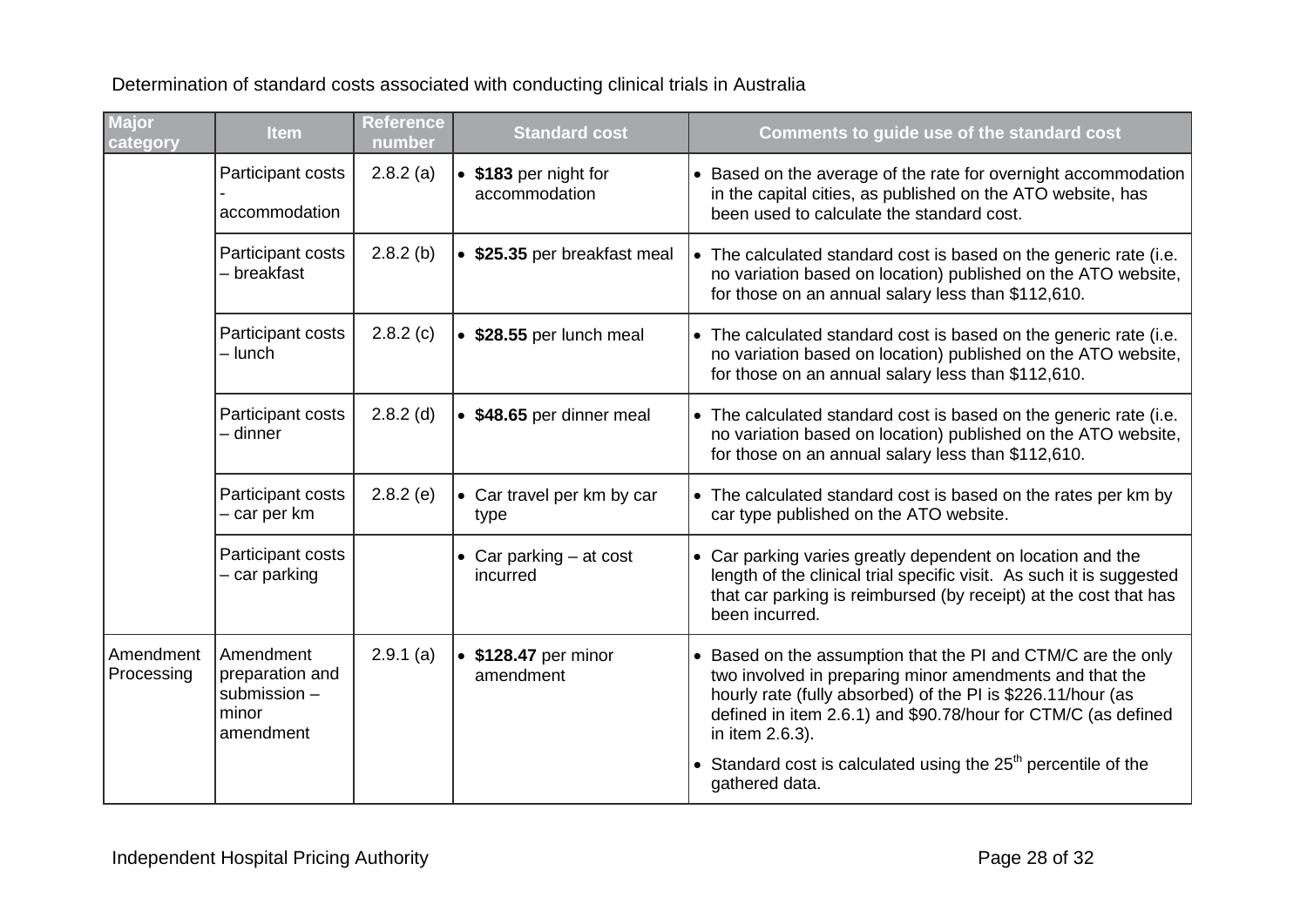**Major category Item Reference number Standard cost Comments to guide use of the standard cost** Amendment preparation and submission – major amendment 2.9.1 (b) • **\$238.09** per major amendment • Based on the assumption that the PI and CTM/C are the only two involved in preparing major amendments and that the hourly rate (fully absorbed) of the PI is \$226.11/hour (as defined in item 2.6.1) and \$90.78/hour for CTM/C (as defined in item 2.6.3). • Standard cost is calculated using the median of the gathered data. Amendment preparation and submission – if re-consenting required 2.9.1 (c) • **\$113.06** per participant if re-consenting is required as a result of the amendment • Based on the assumption that if re-consenting is required as a result of a major amendment then this will be undertaken by the PI at the hourly rate (fully absorbed) of \$226.11/hour (as defined in item 2.6.1). • Standard cost is calculated using the median of the gathered data. Amendment review – minor amendment by HREC office 2.9.2 (a) • **\$35.30** per minor amendment/SAE review by HREC office • Based on the assumption that review/processing of a minor amendment or minor SAE involves the HREC officer only at an assumed fully absorbed hourly rate of \$70.59 based on an assumed average annual salary of \$82,587 plus superannuation. • Standard cost is calculated using the median of the gathered data. Amendment review – major amendment by HREC office 2.9.2 (b) • **\$238.81** per major amendment/SAE review by HREC office (including it being tabled at HREC meeting) • Based on the assumption that a major amendment/SAE will be prepared and presented at a HREC meeting involving the same eight people identified in item 1.2.2. • Standard cost is calculated using the median of the gathered data.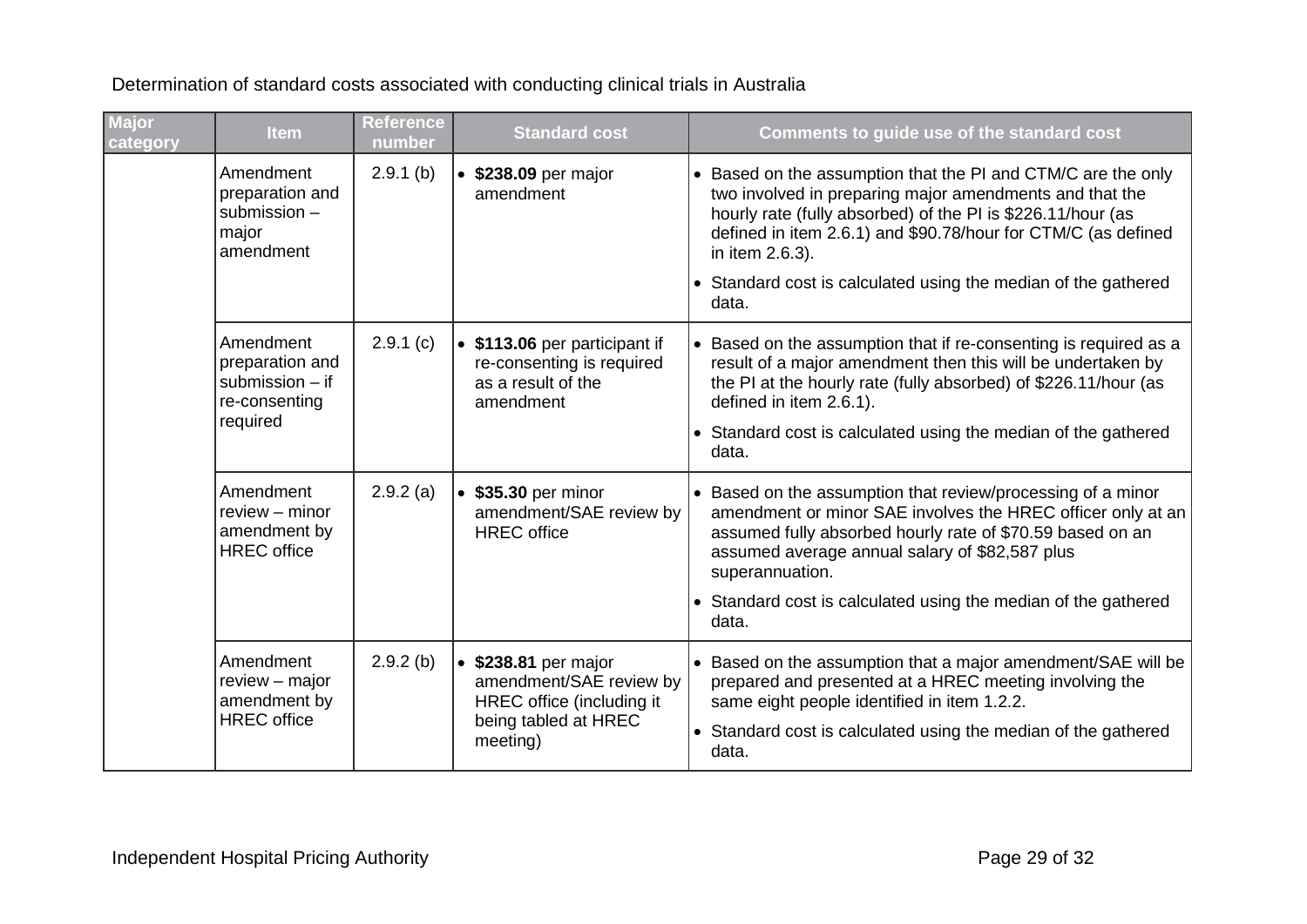| <b>Major</b><br>category | <b>Item</b>                                                               | <b>Reference</b><br>number | <b>Standard cost</b>                                       | Comments to guide use of the standard cost                                                                                                                                                                                                                                                                                                                |
|--------------------------|---------------------------------------------------------------------------|----------------------------|------------------------------------------------------------|-----------------------------------------------------------------------------------------------------------------------------------------------------------------------------------------------------------------------------------------------------------------------------------------------------------------------------------------------------------|
|                          | Amendment<br>review $-$ if re-<br>consenting<br>required by RGO<br>office | 2.9.2(c)                   | \$35.30 per minor<br>amendment/SAE review by<br><b>RGO</b> | Based on the assumption that review/processing of a minor<br>amendment or minor SAE submitted to the RGO involves the<br>RGO officer only at an assumed fully absorbed hourly rate of<br>\$70.59 based on an assumed average annual salary of<br>\$82,587 plus superannuation.<br>• Standard cost is calculated using the median of the gathered<br>data. |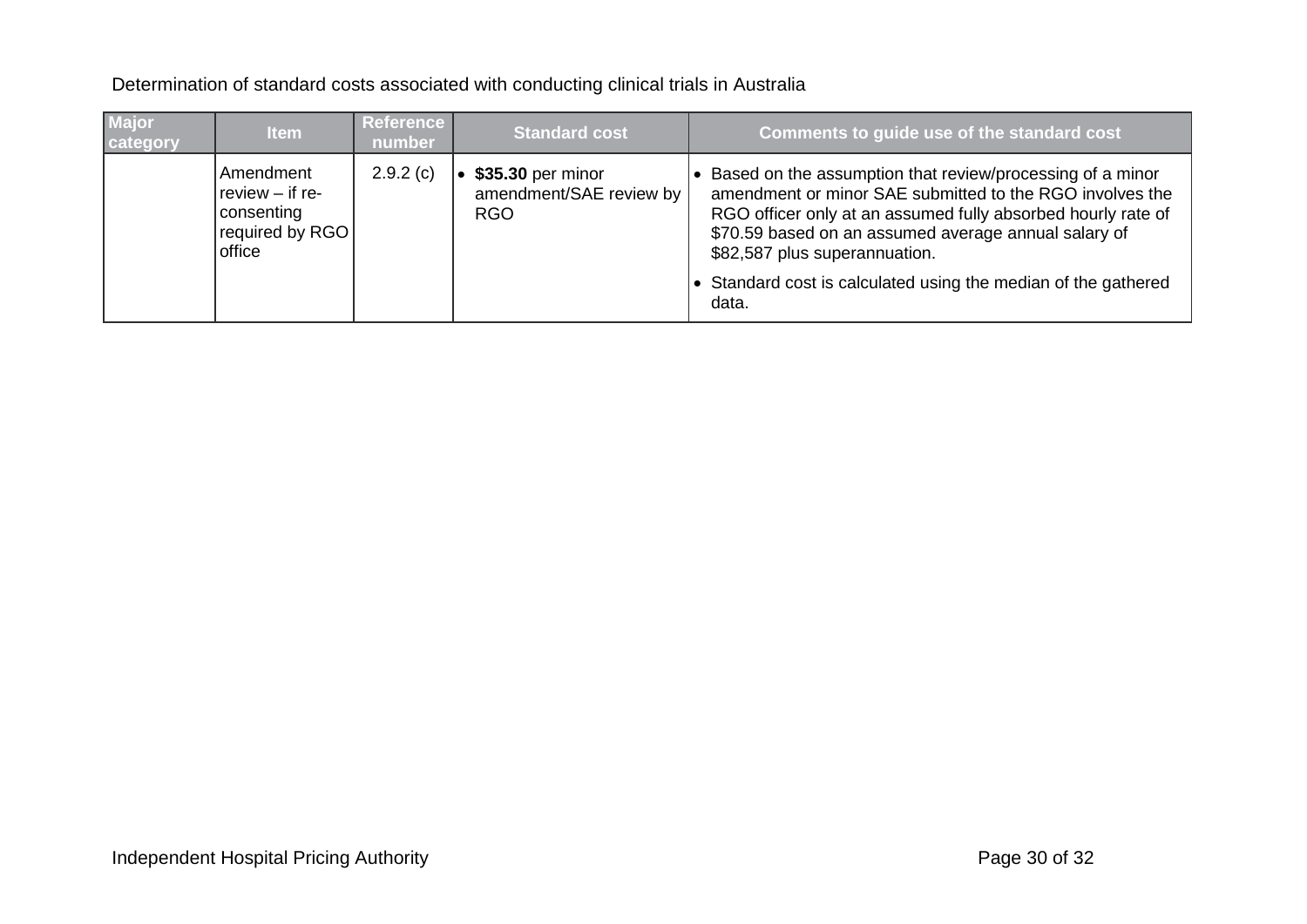#### **Sub-List 3 – Site Closeout**

| <b>Major</b><br>category | <b>Item</b>                                                                     | <b>Reference</b><br>number | <b>Standard cost</b>          | Comments to guide use of the standard cost                                                                                                                                                                                                                                                                                                                                                                                                                                                                                |
|--------------------------|---------------------------------------------------------------------------------|----------------------------|-------------------------------|---------------------------------------------------------------------------------------------------------------------------------------------------------------------------------------------------------------------------------------------------------------------------------------------------------------------------------------------------------------------------------------------------------------------------------------------------------------------------------------------------------------------------|
| Site closeout<br>visit   | Site closeout<br>visit                                                          | 3.1.1                      | • \$821.26 per clinical trial | • Based on the site closeout visit activities including the CTM/C<br>(fully absorbed hourly rate of \$90.78 as defined under item<br>2.6.3), PI (fully absorbed hourly rate of \$226.11 as defined<br>under item 2.6.1) and personnel from involved supporting<br>departments (fully absorbed hourly rate of \$86.72 (i.e. blend of<br>a hospital scientist (i.e. Grade 3/4 hospital scientist) and<br>pharmacist (i.e. Grade 3/5 pharmacist).<br>• Standard cost is calculated using the median of the gathered<br>data. |
| Record<br>archiving      | Archiving of<br>trial records<br>- performed<br>by host<br>department           | $3.2.1$ (a)                | • \$272.34 per clinical trial | • Based on the assumption that the CTM/C is the only person<br>involved in archiving of trial records of the host department at<br>an hourly rate (fully absorbed) of \$90.78/hour (as defined in<br>item 2.6.3).<br>• Standard cost is calculated using the median of the gathered<br>data.                                                                                                                                                                                                                              |
|                          | Archiving of<br>trial records<br>– performed<br>by<br>supporting<br>departments | $3.2.1$ (b)                | • \$86.72 per clinical trial  | • Based on the assumption that one person within each<br>supporting department will be designated to perform the<br>archiving of trial records in their department at a blended<br>hourly rate (fully absorbed) of \$86.72/hour (i.e. blend of a<br>hospital scientist (i.e. Grade 3/4 hospital scientist) and<br>pharmacist (i.e. Grade 3/5 pharmacist).<br>• Standard cost is calculated using the median of the gathered                                                                                               |
|                          |                                                                                 |                            |                               | data.                                                                                                                                                                                                                                                                                                                                                                                                                                                                                                                     |